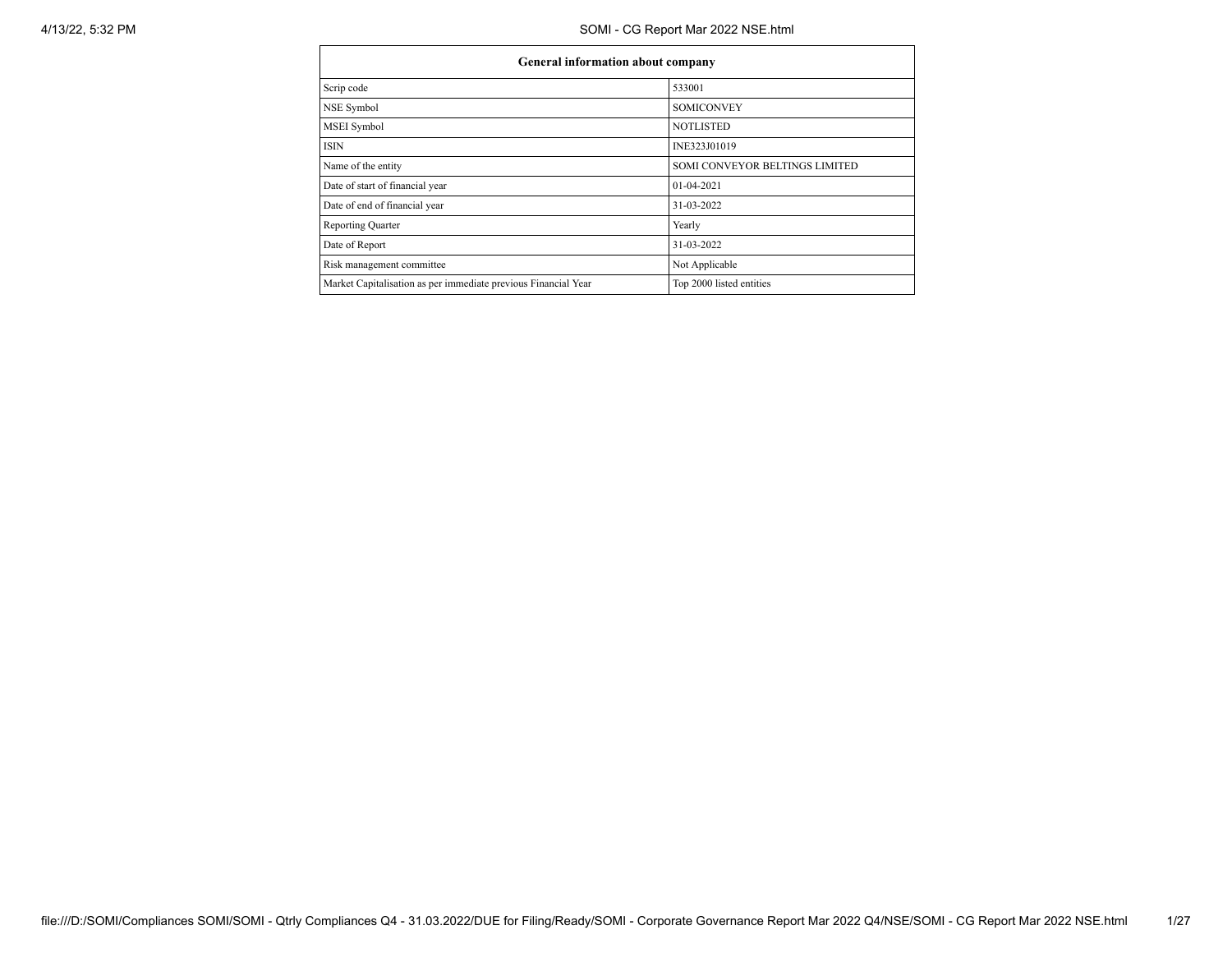|                |                                                                      |                                                |            |            |                                                |                            |                               |                          |                                                                                                      |                                             | <b>Annexure I</b>                        |                                                           |                      |                                            |                                                                                                                                                |                                                                                                                                                                      |                                                                                                                                                                          |                                                                                                                                                                                                            |                                      |                                             |
|----------------|----------------------------------------------------------------------|------------------------------------------------|------------|------------|------------------------------------------------|----------------------------|-------------------------------|--------------------------|------------------------------------------------------------------------------------------------------|---------------------------------------------|------------------------------------------|-----------------------------------------------------------|----------------------|--------------------------------------------|------------------------------------------------------------------------------------------------------------------------------------------------|----------------------------------------------------------------------------------------------------------------------------------------------------------------------|--------------------------------------------------------------------------------------------------------------------------------------------------------------------------|------------------------------------------------------------------------------------------------------------------------------------------------------------------------------------------------------------|--------------------------------------|---------------------------------------------|
|                |                                                                      |                                                |            |            |                                                |                            |                               |                          | Annexure I to be submitted by listed entity on quarterly basis                                       |                                             |                                          |                                                           |                      |                                            |                                                                                                                                                |                                                                                                                                                                      |                                                                                                                                                                          |                                                                                                                                                                                                            |                                      |                                             |
|                | I. Composition of Board of Directors                                 |                                                |            |            |                                                |                            |                               |                          |                                                                                                      |                                             |                                          |                                                           |                      |                                            |                                                                                                                                                |                                                                                                                                                                      |                                                                                                                                                                          |                                                                                                                                                                                                            |                                      |                                             |
|                | Disclosure of notes on composition of board of directors explanatory |                                                |            |            |                                                |                            |                               |                          |                                                                                                      |                                             |                                          |                                                           |                      |                                            |                                                                                                                                                |                                                                                                                                                                      |                                                                                                                                                                          |                                                                                                                                                                                                            |                                      |                                             |
|                |                                                                      |                                                |            |            |                                                |                            |                               |                          |                                                                                                      |                                             |                                          | Whether the listed entity has a Regular Chairperson   Yes |                      |                                            |                                                                                                                                                |                                                                                                                                                                      |                                                                                                                                                                          |                                                                                                                                                                                                            |                                      |                                             |
|                |                                                                      |                                                |            |            |                                                |                            |                               |                          |                                                                                                      |                                             |                                          | Whether Chairperson is related to MD or CEO   Yes         |                      |                                            |                                                                                                                                                |                                                                                                                                                                      |                                                                                                                                                                          |                                                                                                                                                                                                            |                                      |                                             |
| Sr             | Title<br>(Mr)<br>Ms)                                                 | Name of the<br>Director                        | PAN        | <b>DIN</b> | Category 1<br>of directors                     | Category 2<br>of directors | Category<br>3 of<br>directors | Date<br>of<br>Birth      | Whether<br>special<br>resolution<br>passed?<br>[Refer Reg.<br>$17(1A)$ of<br>Listing<br>Regulations] | Date of<br>passing<br>special<br>resolution | <b>Initial Date</b><br>of<br>appointment | Date of Re-<br>appointment                                | Date of<br>cessation | Tenure<br>of<br>director<br>(in<br>months) | No of<br>Directorship<br>in listed<br>entities<br>including<br>this listed<br>entity (Refer<br>Regulation<br>17A of<br>Listing<br>Regulations) | No of<br>Independent<br>Directorship<br>in listed<br>entities<br>including<br>this listed<br>entity<br>(Refer<br>Regulation<br>$17A(1)$ of<br>Listing<br>Regulations | Number of<br>memberships<br>in Audit/<br>Stakeholder<br>Committee(s)<br>including this<br>listed entity<br>(Refer<br>Regulation<br>$26(1)$ of<br>Listing<br>Regulations) | No of post<br>of<br>Chairperson<br>in Audit/<br>Stakeholder<br>Committee<br>held in listed<br>entities<br>including<br>this listed<br>entity (Refer<br>Regulation<br>$26(1)$ of<br>Listing<br>Regulations) | Notes for<br>not<br>providing<br>PAN | Notes for<br>not<br>providing<br><b>DIN</b> |
| $\overline{1}$ | Mr                                                                   | <b>OM</b><br><b>PRAKASH</b><br><b>BHANSALI</b> | AAYPB9950G | 00351846   | Executive<br>Director                          | Chairperson MD             |                               | $10-$<br>$01 -$<br>1954  | NA                                                                                                   |                                             | 16-06-2000                               | 29-09-2017                                                |                      |                                            |                                                                                                                                                | $\theta$                                                                                                                                                             | $\Omega$                                                                                                                                                                 | $\Omega$                                                                                                                                                                                                   |                                      |                                             |
| $\overline{c}$ | Mr                                                                   | VIMAL<br><b>BHANSALI</b>                       | ADDPB0794Q | 00351851   | Executive<br>Director                          | Not<br>Applicable          |                               | $19-$<br>$07 -$<br>1979  | NA                                                                                                   |                                             | 16-06-2000                               | 29-09-2017                                                |                      |                                            |                                                                                                                                                | $\Omega$                                                                                                                                                             |                                                                                                                                                                          | $\Omega$                                                                                                                                                                                                   |                                      |                                             |
| $\overline{3}$ | Mr                                                                   | <b>GAURAV</b><br><b>BHANSALI</b>               | ADDPB0795R | 00351860   | Executive<br>Director                          | Not<br>Applicable          |                               | $29 -$<br>$07 -$<br>1980 | <b>NA</b>                                                                                            |                                             | 16-06-2000                               | 29-09-2017                                                |                      |                                            |                                                                                                                                                | $\theta$                                                                                                                                                             |                                                                                                                                                                          | $\theta$                                                                                                                                                                                                   |                                      |                                             |
| $\overline{4}$ | Mr                                                                   | <b>MAHENDRA</b><br><b>RAKHECHA</b>             | ABBPR6748N | 00648532   | Non-<br>Executive -<br>Independent<br>Director | Not<br>Applicable          |                               | $17-$<br>$06 -$<br>1968  | <b>NA</b>                                                                                            |                                             | 30-09-2006                               | $01-10-2020$                                              |                      | 186                                        |                                                                                                                                                |                                                                                                                                                                      | $\overline{2}$                                                                                                                                                           |                                                                                                                                                                                                            |                                      |                                             |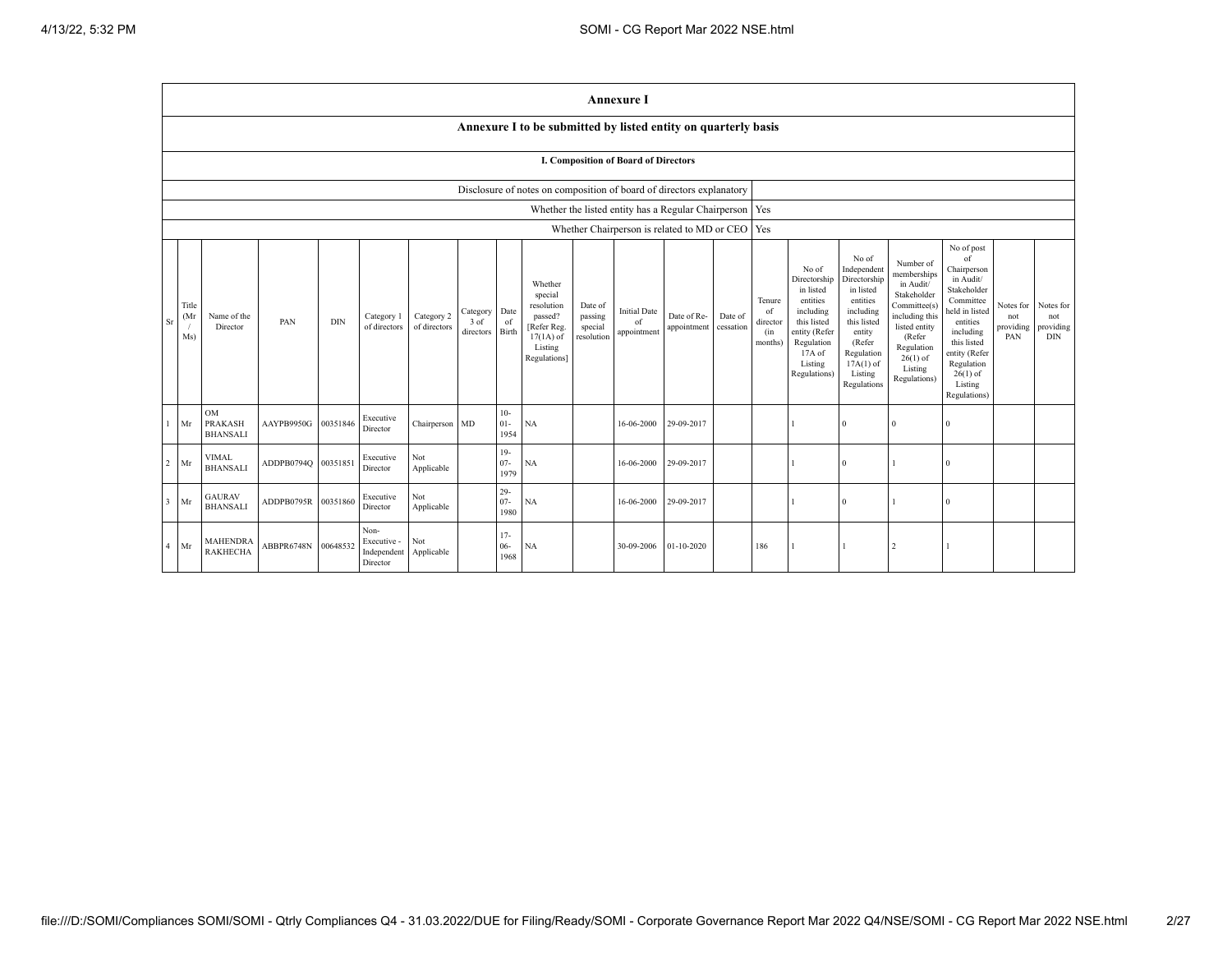|                                                     |                                                                      |                     |            |                                                           |                               |                               |                          | <b>I. Composition of Board of Directors</b>                                                          |                                             |                                          |                            |                      |                                            |                                                                                                                                                |                                                                                                                                                                      |                                                                                                                                                                          |                                                                                                                                                                                                            |                                      |                                               |
|-----------------------------------------------------|----------------------------------------------------------------------|---------------------|------------|-----------------------------------------------------------|-------------------------------|-------------------------------|--------------------------|------------------------------------------------------------------------------------------------------|---------------------------------------------|------------------------------------------|----------------------------|----------------------|--------------------------------------------|------------------------------------------------------------------------------------------------------------------------------------------------|----------------------------------------------------------------------------------------------------------------------------------------------------------------------|--------------------------------------------------------------------------------------------------------------------------------------------------------------------------|------------------------------------------------------------------------------------------------------------------------------------------------------------------------------------------------------------|--------------------------------------|-----------------------------------------------|
|                                                     | Disclosure of notes on composition of board of directors explanatory |                     |            |                                                           |                               |                               |                          |                                                                                                      |                                             |                                          |                            |                      |                                            |                                                                                                                                                |                                                                                                                                                                      |                                                                                                                                                                          |                                                                                                                                                                                                            |                                      |                                               |
| Whether the listed entity has a Regular Chairperson |                                                                      |                     |            |                                                           |                               |                               |                          |                                                                                                      |                                             |                                          |                            |                      |                                            |                                                                                                                                                |                                                                                                                                                                      |                                                                                                                                                                          |                                                                                                                                                                                                            |                                      |                                               |
| Title<br>(Mr<br>Sr<br>Ms)                           | Name of the<br>Director                                              | PAN                 | <b>DIN</b> | Category 1<br>of directors                                | Category 2<br>of<br>directors | Category<br>3 of<br>directors | Date<br>of<br>Birth      | Whether<br>special<br>resolution<br>passed?<br>[Refer Reg.<br>$17(1A)$ of<br>Listing<br>Regulations] | Date of<br>passing<br>special<br>resolution | <b>Initial Date</b><br>of<br>appointment | Date of Re-<br>appointment | Date of<br>cessation | Tenure<br>of<br>director<br>(in<br>months) | No of<br>Directorship<br>in listed<br>entities<br>including<br>this listed<br>entity (Refer<br>Regulation<br>17A of<br>Listing<br>Regulations) | No of<br>Independent<br>Directorship<br>in listed<br>entities<br>including<br>this listed<br>entity<br>(Refer<br>Regulation<br>$17A(1)$ of<br>Listing<br>Regulations | Number of<br>memberships<br>in Audit/<br>Stakeholder<br>Committee(s)<br>including this<br>listed entity<br>(Refer<br>Regulation<br>$26(1)$ of<br>Listing<br>Regulations) | No of post<br>of<br>Chairperson<br>in Audit/<br>Stakeholder<br>Committee<br>held in listed<br>entities<br>including<br>this listed<br>entity (Refer<br>Regulation<br>$26(1)$ of<br>Listing<br>Regulations) | Notes for<br>not<br>providing<br>PAN | Notes for<br>not<br>providing  <br><b>DIN</b> |
| $5$ Mr                                              | YOGESH<br><b>MAHESHWARI</b>                                          | AAQPM6696N 01202089 |            | Non-<br>Executive -<br>Independent<br>Director            | Not<br>Applicable             |                               | $07 -$<br>$05 -$<br>1959 | NA                                                                                                   |                                             | 10-01-2007                               | $01 - 10 - 2020$           |                      | 183                                        |                                                                                                                                                |                                                                                                                                                                      |                                                                                                                                                                          |                                                                                                                                                                                                            |                                      |                                               |
| $6$ Ms                                              | <b>SURBHI</b><br><b>RATHI</b>                                        | ARIPR4034N          | 07115169   | Non-<br>Executive -<br>Independent Applicable<br>Director | Not                           |                               | $02 -$<br>$10-$<br>1988  | NA                                                                                                   |                                             | 28-03-2015                               | 01-10-2020                 |                      | 84                                         |                                                                                                                                                |                                                                                                                                                                      | $\Omega$                                                                                                                                                                 |                                                                                                                                                                                                            |                                      |                                               |
| Mr                                                  | <b>SANTOSH</b><br><b>KUMAR JOSHI</b>                                 | AFNPJ3708E          | 08950339   | Non-<br>Executive -<br>Independent<br>Director            | Not<br>Applicable             |                               | $30 -$<br>$01-$<br>1974  | NA                                                                                                   |                                             | 22-02-2021                               | 22-02-2021                 |                      | 13                                         |                                                                                                                                                |                                                                                                                                                                      | $\Omega$                                                                                                                                                                 |                                                                                                                                                                                                            |                                      |                                               |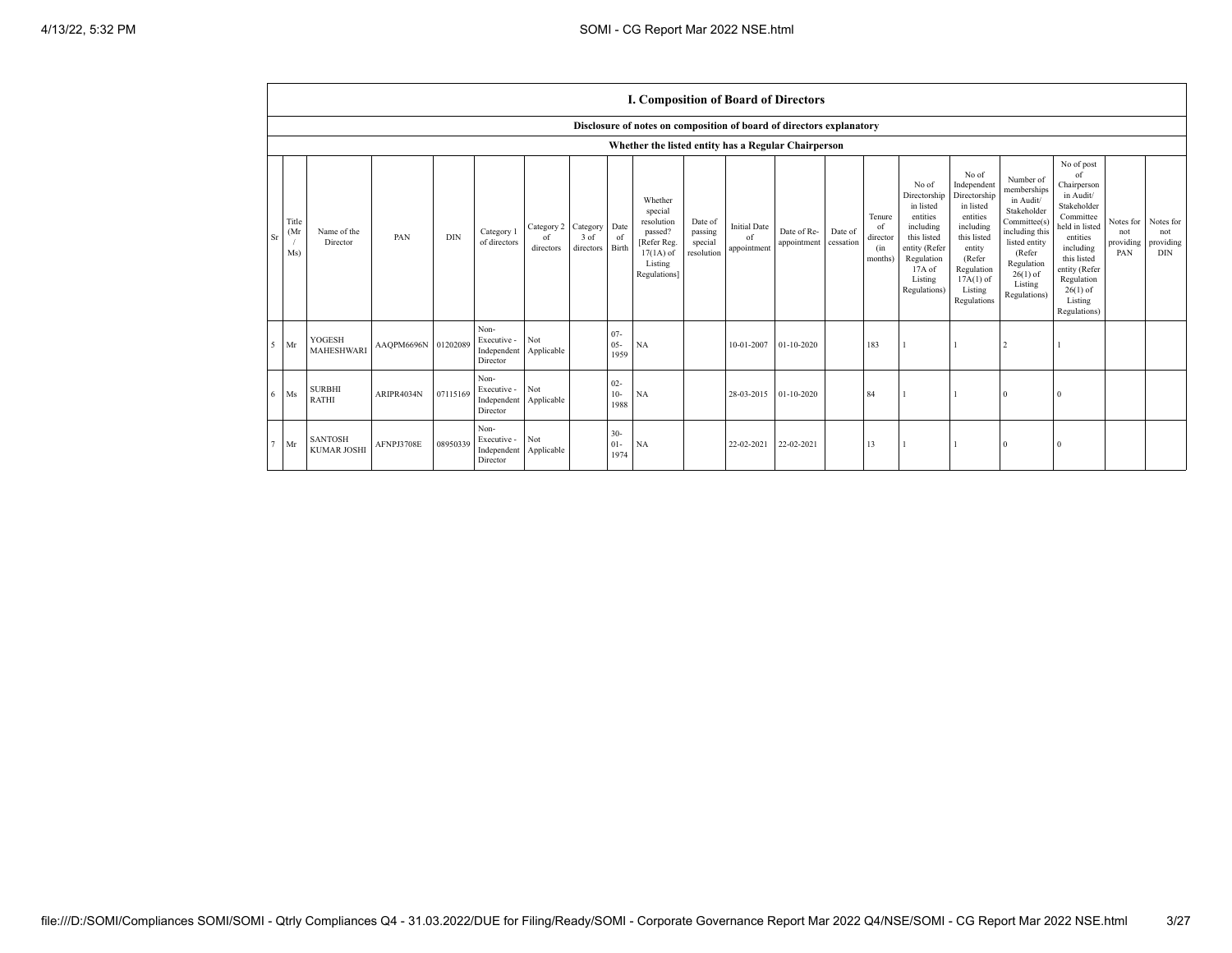|                | <b>Audit Committee Details</b> |                                    |                                         |                            |                        |                      |         |  |  |  |  |
|----------------|--------------------------------|------------------------------------|-----------------------------------------|----------------------------|------------------------|----------------------|---------|--|--|--|--|
|                |                                |                                    |                                         |                            |                        |                      |         |  |  |  |  |
| <b>Sr</b>      | <b>DIN</b><br>Number           | Name of Committee<br>members       | Category 1 of directors                 | Category 2 of<br>directors | Date of<br>Appointment | Date of<br>Cessation | Remarks |  |  |  |  |
|                | 00648532                       | <b>MAHENDRA</b><br><b>RAKHECHA</b> | Non-Executive - Independent<br>Director | Chairperson                | 12-02-2014             |                      |         |  |  |  |  |
| $\overline{2}$ | 00351860                       | <b>GAURAV BHANSALI</b>             | <b>Executive Director</b>               | Member                     | 12-02-2014             |                      |         |  |  |  |  |
| 3              | 01202089                       | YOGESH<br>MAHESHWARI               | Non-Executive - Independent<br>Director | Member                     | $01 - 12 - 2020$       |                      |         |  |  |  |  |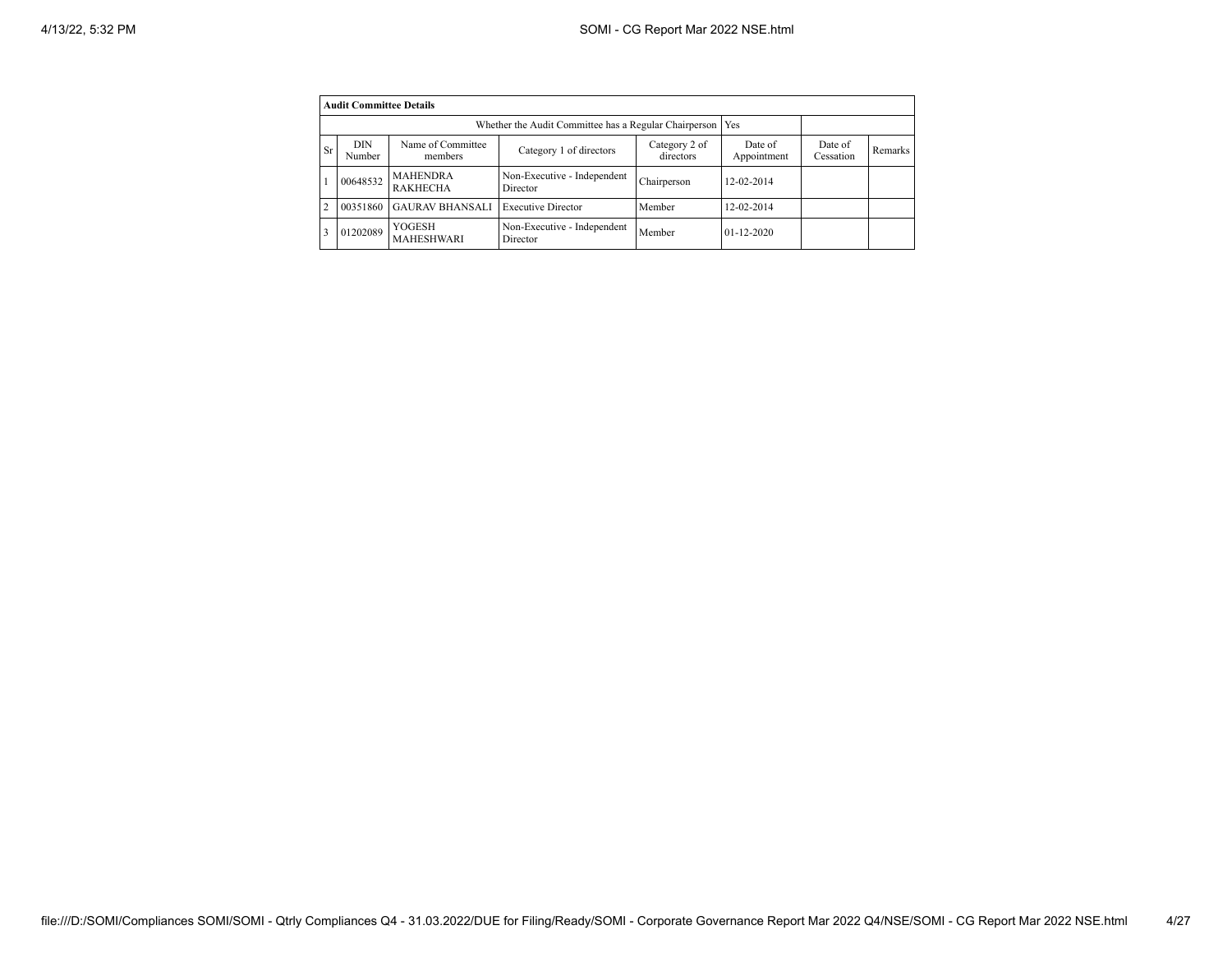|                | Nomination and remuneration committee                                       |                                      |                                         |             |              |  |  |  |  |  |
|----------------|-----------------------------------------------------------------------------|--------------------------------------|-----------------------------------------|-------------|--------------|--|--|--|--|--|
|                | Whether the Nomination and remuneration committee has a Regular Chairperson |                                      |                                         |             |              |  |  |  |  |  |
| <b>Sr</b>      | DIN<br>Number                                                               | Date of<br>Appointment               | Date of<br>Cessation                    | Remarks     |              |  |  |  |  |  |
|                | 01202089                                                                    | YOGESH<br><b>MAHESHWARI</b>          | Non-Executive - Independent<br>Director | Chairperson | 14-08-2014   |  |  |  |  |  |
| $\overline{c}$ | 00648532                                                                    | <b>MAHENDRA</b><br><b>RAKHECHA</b>   | Non-Executive - Independent<br>Director | Member      | 14-08-2014   |  |  |  |  |  |
| 3              | 08950339                                                                    | <b>SANTOSH KUMAR</b><br><b>JOSHI</b> | Non-Executive - Independent<br>Director | Member      | $06-03-2021$ |  |  |  |  |  |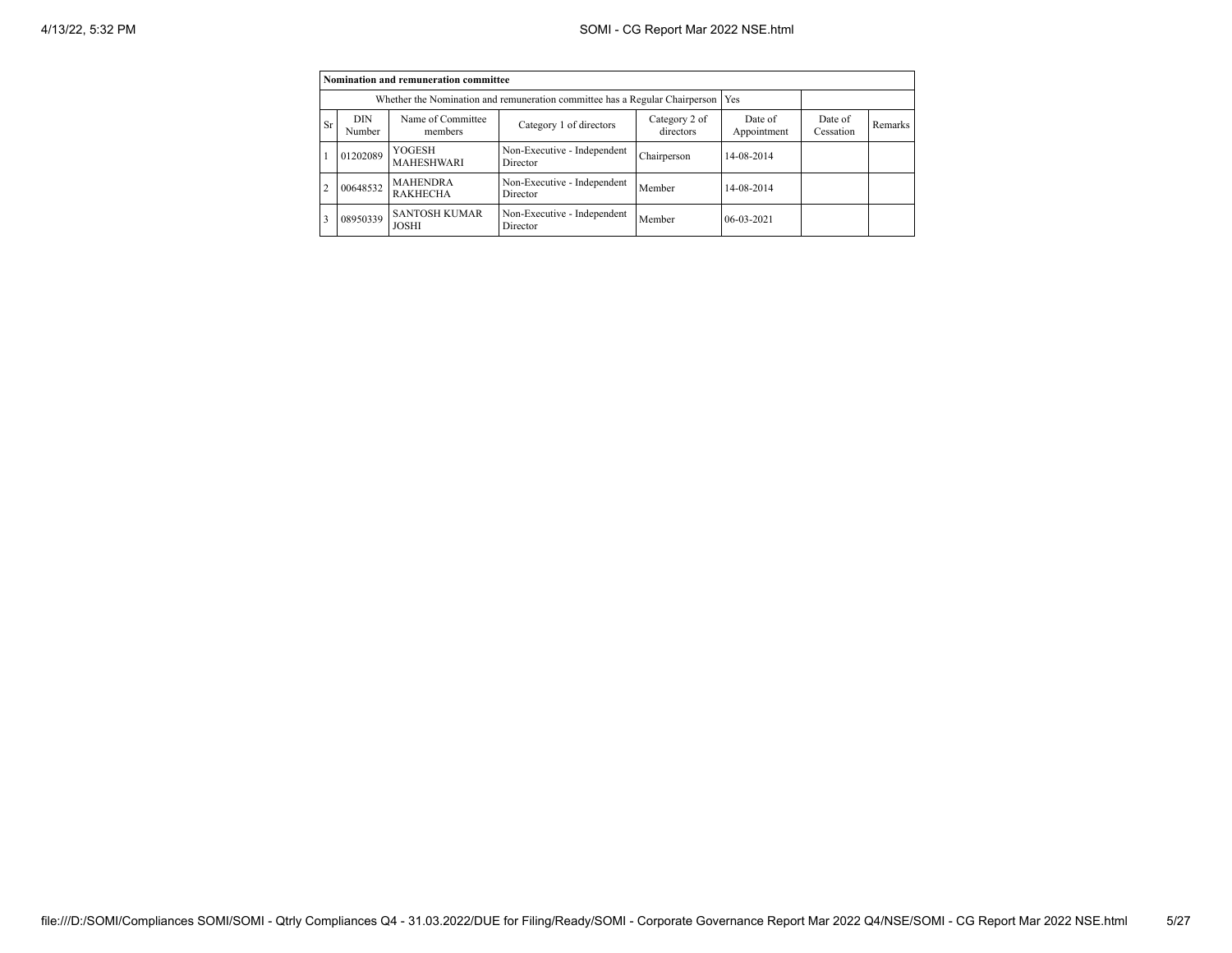|                | <b>Stakeholders Relationship Committee</b> |                                                                           |                                         |                      |                  |  |  |  |  |  |  |
|----------------|--------------------------------------------|---------------------------------------------------------------------------|-----------------------------------------|----------------------|------------------|--|--|--|--|--|--|
|                |                                            | Whether the Stakeholders Relationship Committee has a Regular Chairperson |                                         | Yes                  |                  |  |  |  |  |  |  |
| <b>Sr</b>      | <b>DIN</b><br>Number                       | Name of Committee<br>members                                              | Date of<br>Appointment                  | Date of<br>Cessation | Remarks          |  |  |  |  |  |  |
|                | 01202089                                   | YOGESH<br><b>MAHESHWARI</b>                                               | Non-Executive - Independent<br>Director | Chairperson          | $01 - 12 - 2020$ |  |  |  |  |  |  |
| $\overline{2}$ | 00351851                                   | <b>VIMAL BHANSALI</b>                                                     | <b>Executive Director</b>               | Member               | 14-08-2014       |  |  |  |  |  |  |
| 3              | 00648532                                   | <b>MAHENDRA</b><br><b>RAKHECHA</b>                                        | Non-Executive - Independent<br>Director | Member               | 14-08-2014       |  |  |  |  |  |  |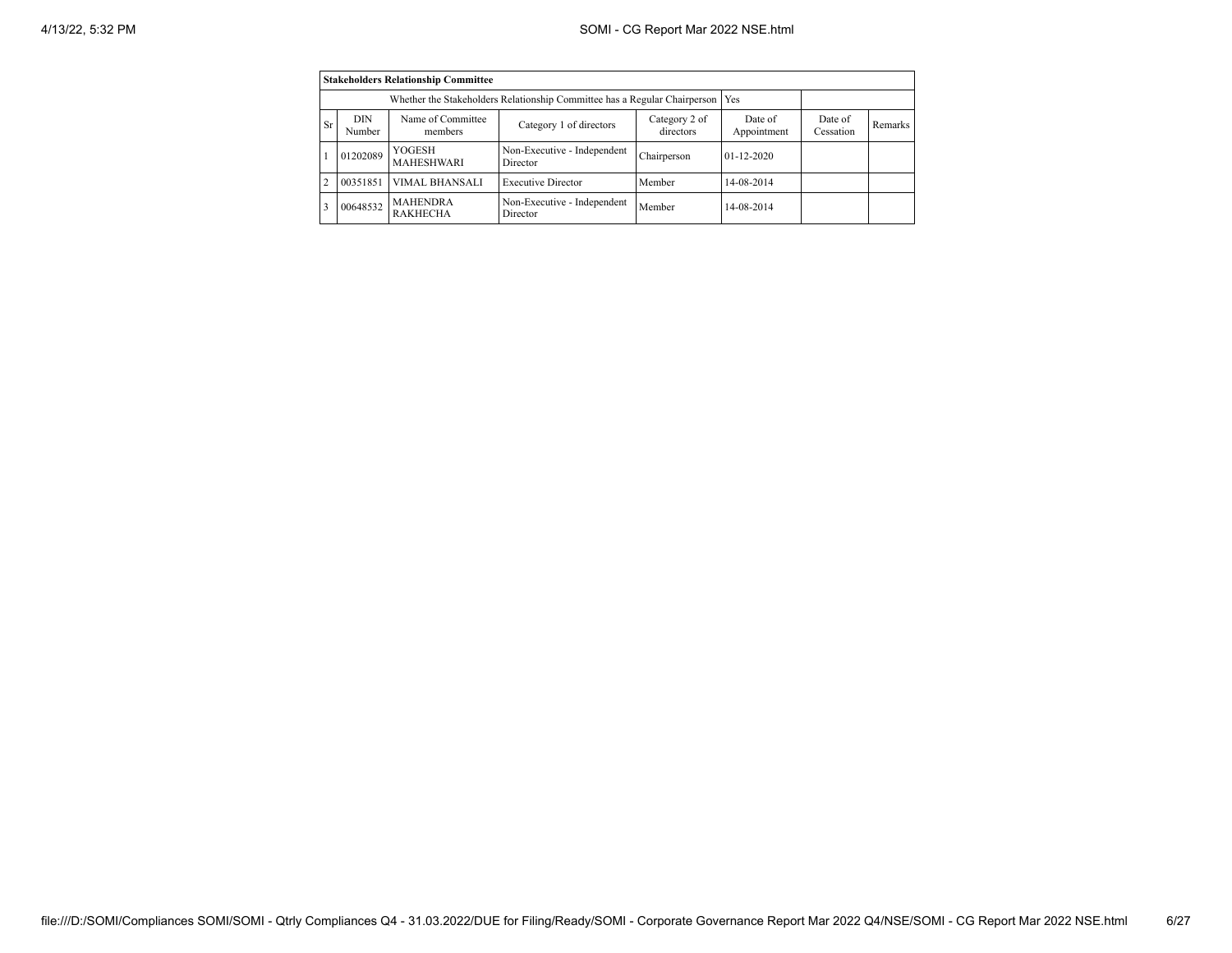|           | <b>Risk Management Committee</b>                                |                              |                            |                            |                        |                      |         |  |  |  |
|-----------|-----------------------------------------------------------------|------------------------------|----------------------------|----------------------------|------------------------|----------------------|---------|--|--|--|
|           | Whether the Risk Management Committee has a Regular Chairperson |                              |                            |                            |                        |                      |         |  |  |  |
| <b>Sr</b> | DIN<br>Number                                                   | Name of Committee<br>members | Category 1 of<br>directors | Category 2 of<br>directors | Date of<br>Appointment | Date of<br>Cessation | Remarks |  |  |  |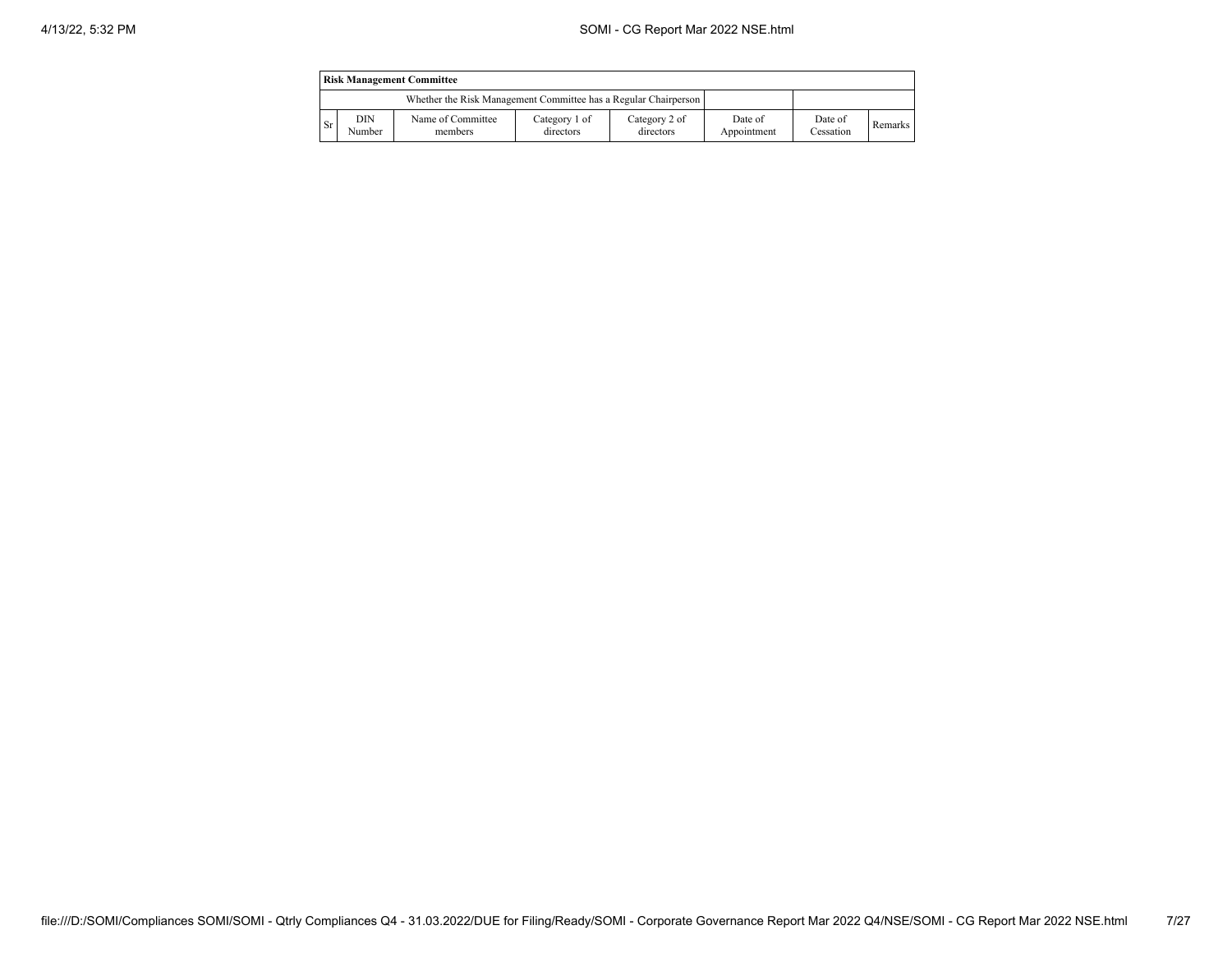|                | <b>Corporate Social Responsibility Committee</b>                                      |                                      |                                         |                      |            |  |  |  |  |  |
|----------------|---------------------------------------------------------------------------------------|--------------------------------------|-----------------------------------------|----------------------|------------|--|--|--|--|--|
|                | Whether the Corporate Social Responsibility Committee has a Regular Chairperson   Yes |                                      |                                         |                      |            |  |  |  |  |  |
| <b>Sr</b>      | DIN<br>Number                                                                         | Name of Committee<br>members         | Date of<br>Appointment                  | Date of<br>Cessation | Remarks    |  |  |  |  |  |
|                | 00351846                                                                              | <b>OM PRAKASH</b><br><b>BHANSALI</b> | <b>Executive Director</b>               | Chairperson          | 31-03-2015 |  |  |  |  |  |
| $\overline{c}$ | 00351851                                                                              | <b>VIMAL BHANSALI</b>                | <b>Executive Director</b>               | Member               | 31-03-2015 |  |  |  |  |  |
| ٩              | 00648532                                                                              | <b>MAHENDRA</b><br><b>RAKHECHA</b>   | Non-Executive - Independent<br>Director | Member               | 31-03-2015 |  |  |  |  |  |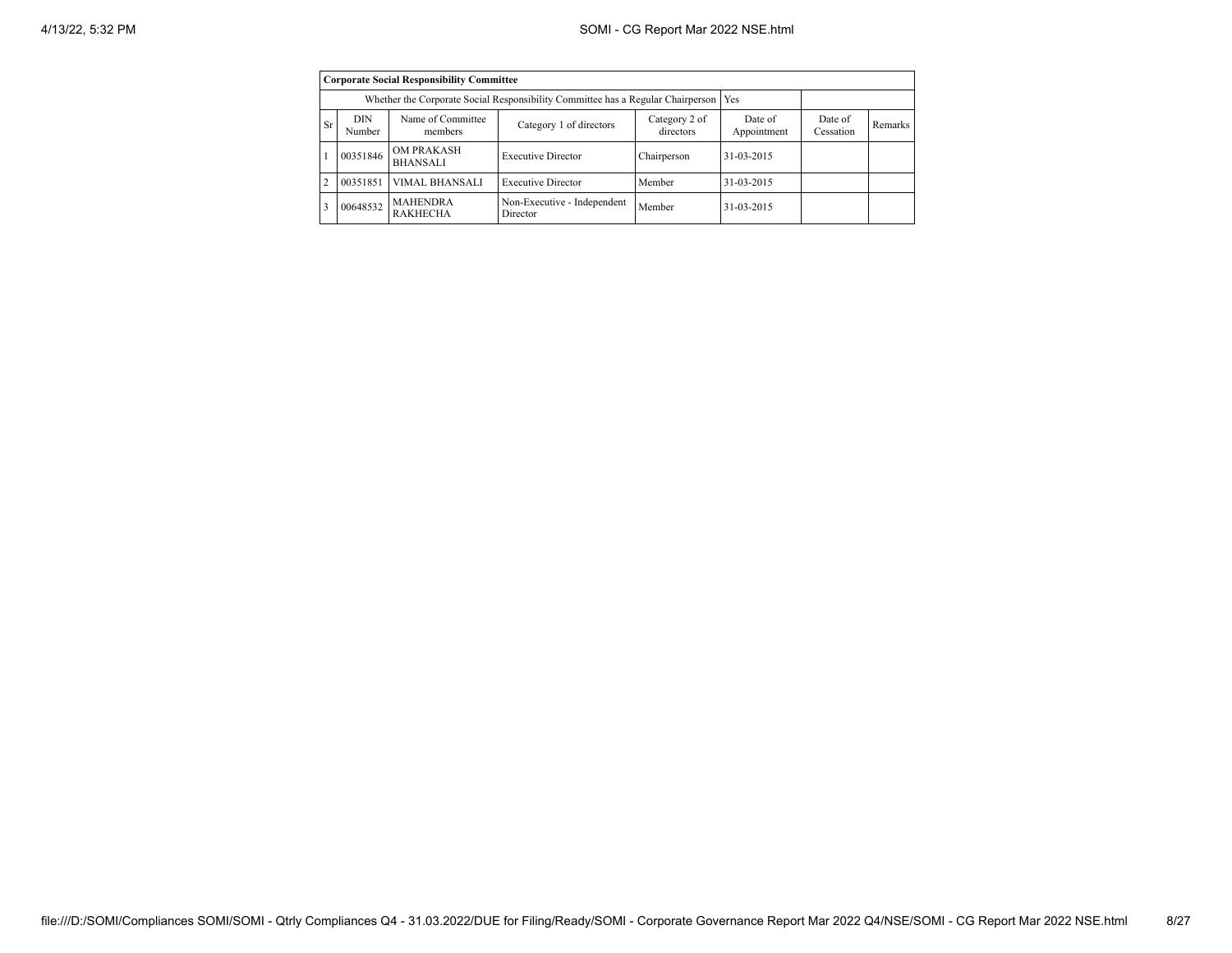| <b>Other Committee</b> |                                                                                                                                     |  |  |  |  |  |  |  |  |
|------------------------|-------------------------------------------------------------------------------------------------------------------------------------|--|--|--|--|--|--|--|--|
|                        | Sr   DIN Number   Name of Committee members   Name of other committee   Category 1 of directors   Category 2 of directors   Remarks |  |  |  |  |  |  |  |  |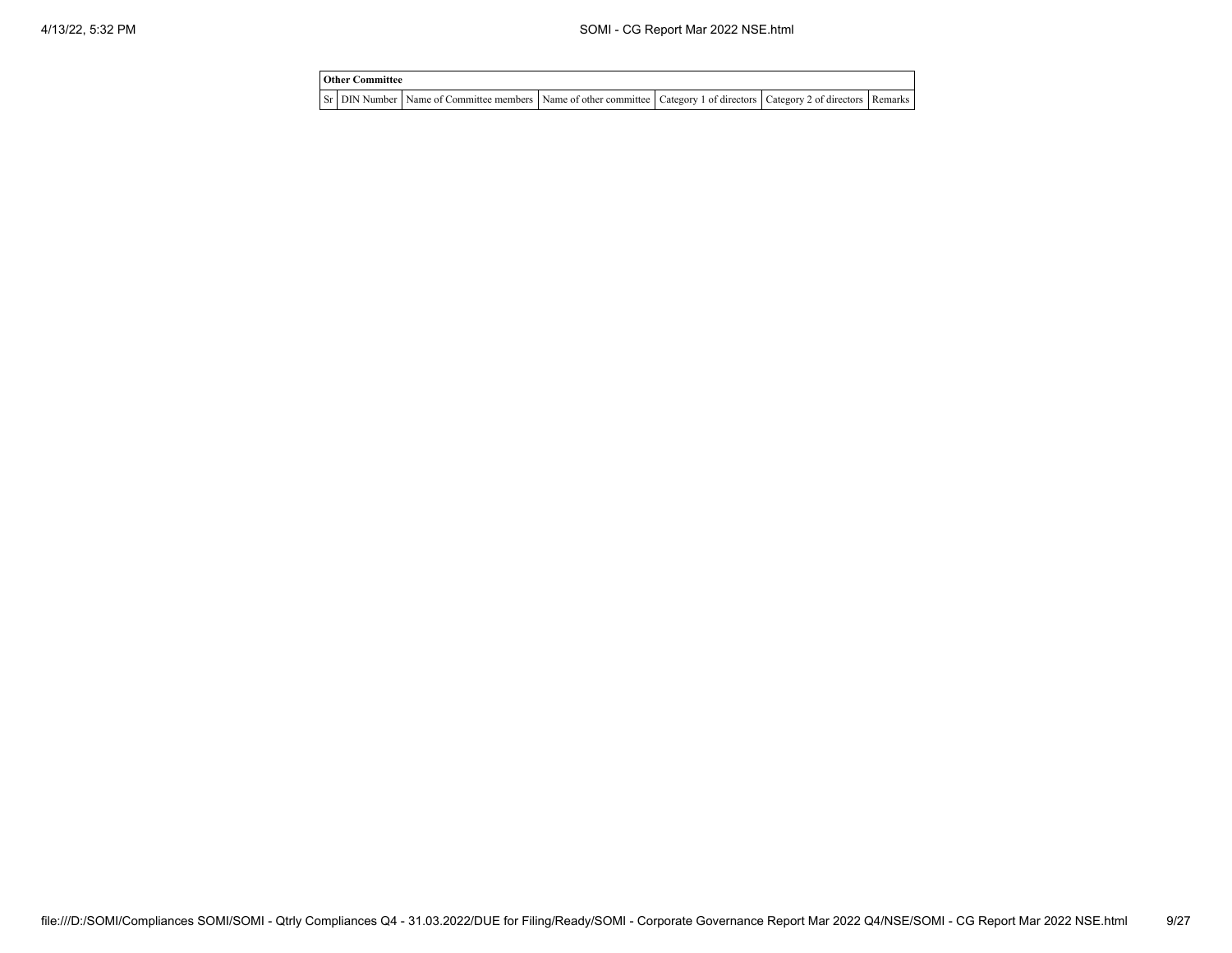## 4/13/22, 5:32 PM SOMI - CG Report Mar 2022 NSE.html

|                | <b>Annexure 1</b>                                                   |                                                                |                                                                      |                                       |                                                     |                                                                                      |                                                                       |  |  |
|----------------|---------------------------------------------------------------------|----------------------------------------------------------------|----------------------------------------------------------------------|---------------------------------------|-----------------------------------------------------|--------------------------------------------------------------------------------------|-----------------------------------------------------------------------|--|--|
|                | <b>Annexure 1</b>                                                   |                                                                |                                                                      |                                       |                                                     |                                                                                      |                                                                       |  |  |
|                | <b>III. Meeting of Board of Directors</b>                           |                                                                |                                                                      |                                       |                                                     |                                                                                      |                                                                       |  |  |
|                | Disclosure of notes on meeting of<br>board of directors explanatory |                                                                |                                                                      |                                       |                                                     |                                                                                      |                                                                       |  |  |
| <b>Sr</b>      | $Date(s)$ of<br>meeting (if any)<br>in the previous<br>quarter      | Date $(s)$ of<br>meeting (if any)<br>in the current<br>quarter | Maximum gap<br>between any two<br>consecutive (in<br>number of days) | Notes for<br>not<br>providing<br>Date | Whether<br>requirement of<br>Quorum met<br>(Yes/No) | Number of Directors<br>present* (All directors<br>including Independent<br>Director) | No of<br>Independent<br><b>Directors</b><br>attending the<br>meeting* |  |  |
|                | 12-11-2021                                                          |                                                                |                                                                      |                                       | Yes                                                 | 6                                                                                    |                                                                       |  |  |
| $\overline{2}$ |                                                                     | 14-02-2022                                                     | 93                                                                   |                                       | Yes                                                 | o                                                                                    |                                                                       |  |  |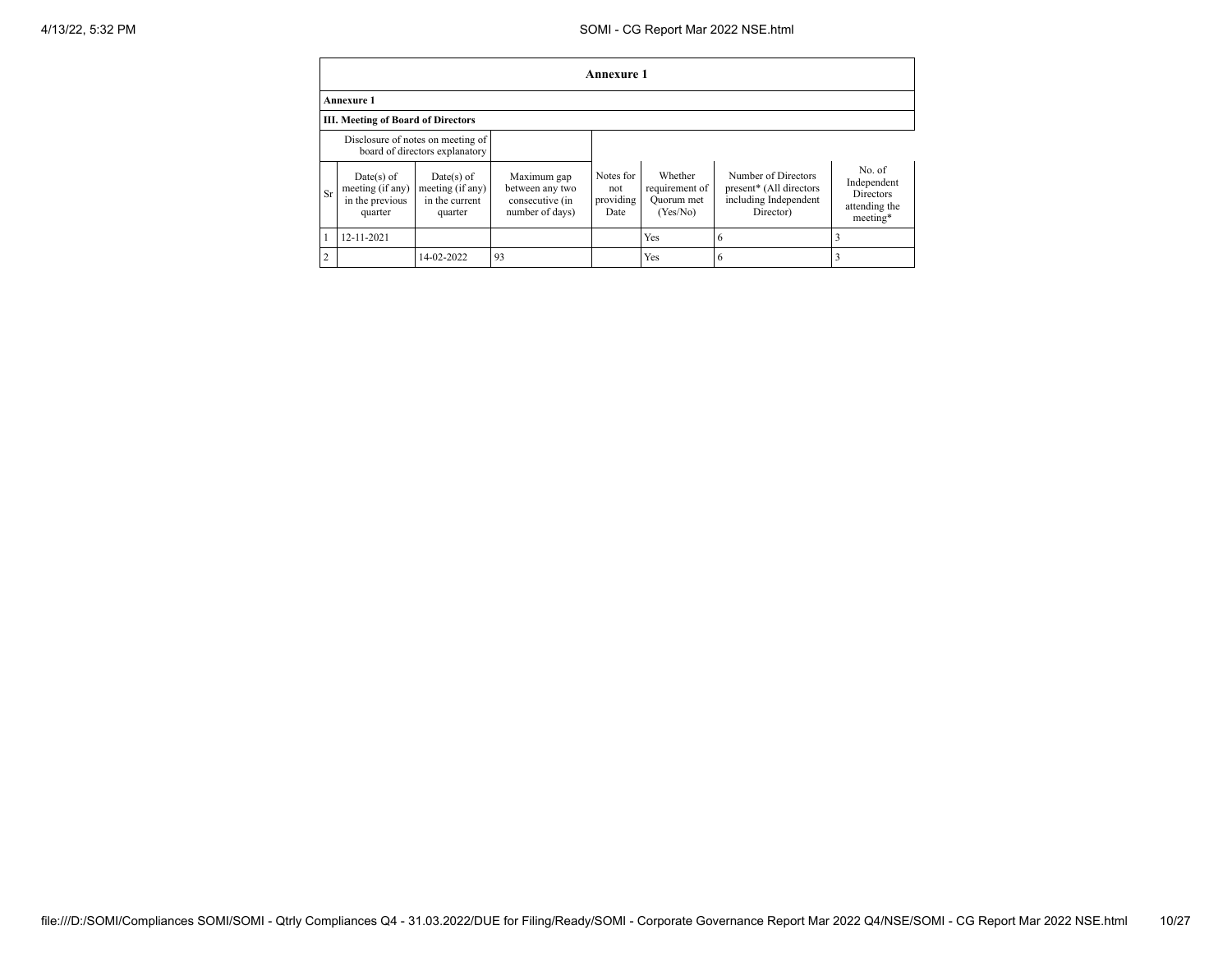|                         | <b>Annexure 1</b>                                  |                                                                                                          |                                                                      |                               |                                       |                                                        |                                                                                                      |                                                                           |  |  |
|-------------------------|----------------------------------------------------|----------------------------------------------------------------------------------------------------------|----------------------------------------------------------------------|-------------------------------|---------------------------------------|--------------------------------------------------------|------------------------------------------------------------------------------------------------------|---------------------------------------------------------------------------|--|--|
|                         | <b>IV. Meeting of Committees</b>                   |                                                                                                          |                                                                      |                               |                                       |                                                        |                                                                                                      |                                                                           |  |  |
|                         |                                                    |                                                                                                          | Disclosure of notes on meeting of committees explanatory             |                               |                                       |                                                        |                                                                                                      |                                                                           |  |  |
| Sr                      | Name of<br>Committee                               | Date(s) of meeting (Enter<br>dates of Previous quarter<br>and Current quarter in<br>chronological order) | Maximum gap<br>between any two<br>consecutive (in<br>number of days) | Name of<br>other<br>committee | Reson for<br>not<br>providing<br>date | Whether<br>requirement<br>of Ouorum<br>met<br>(Yes/No) | Number of<br><b>Directors</b><br>present* (All<br>directors<br>including<br>Independent<br>Director) | No. of<br>Independent<br><b>Directors</b><br>attending<br>the<br>meeting* |  |  |
| $\mathbf{1}$            | Audit<br>Committee                                 | 12-11-2021                                                                                               |                                                                      |                               |                                       | <b>Yes</b>                                             | 3                                                                                                    | $\overline{2}$                                                            |  |  |
| $\overline{c}$          | Audit<br>Committee                                 | 14-02-2022                                                                                               | 93                                                                   |                               |                                       | <b>Yes</b>                                             | 3                                                                                                    | $\overline{2}$                                                            |  |  |
| $\overline{\mathbf{3}}$ | Nomination<br>and<br>remuneration<br>committee     | 30-03-2022                                                                                               |                                                                      |                               |                                       | Yes                                                    | 3                                                                                                    | 3                                                                         |  |  |
| $\overline{4}$          | <b>Stakeholders</b><br>Relationship<br>Committee   | 30-03-2022                                                                                               |                                                                      |                               |                                       | Yes                                                    | 3                                                                                                    | $\overline{c}$                                                            |  |  |
| 5                       | Corporate<br>Social<br>Responsibility<br>Committee | 30-03-2022                                                                                               |                                                                      |                               |                                       | Yes                                                    | 3                                                                                                    |                                                                           |  |  |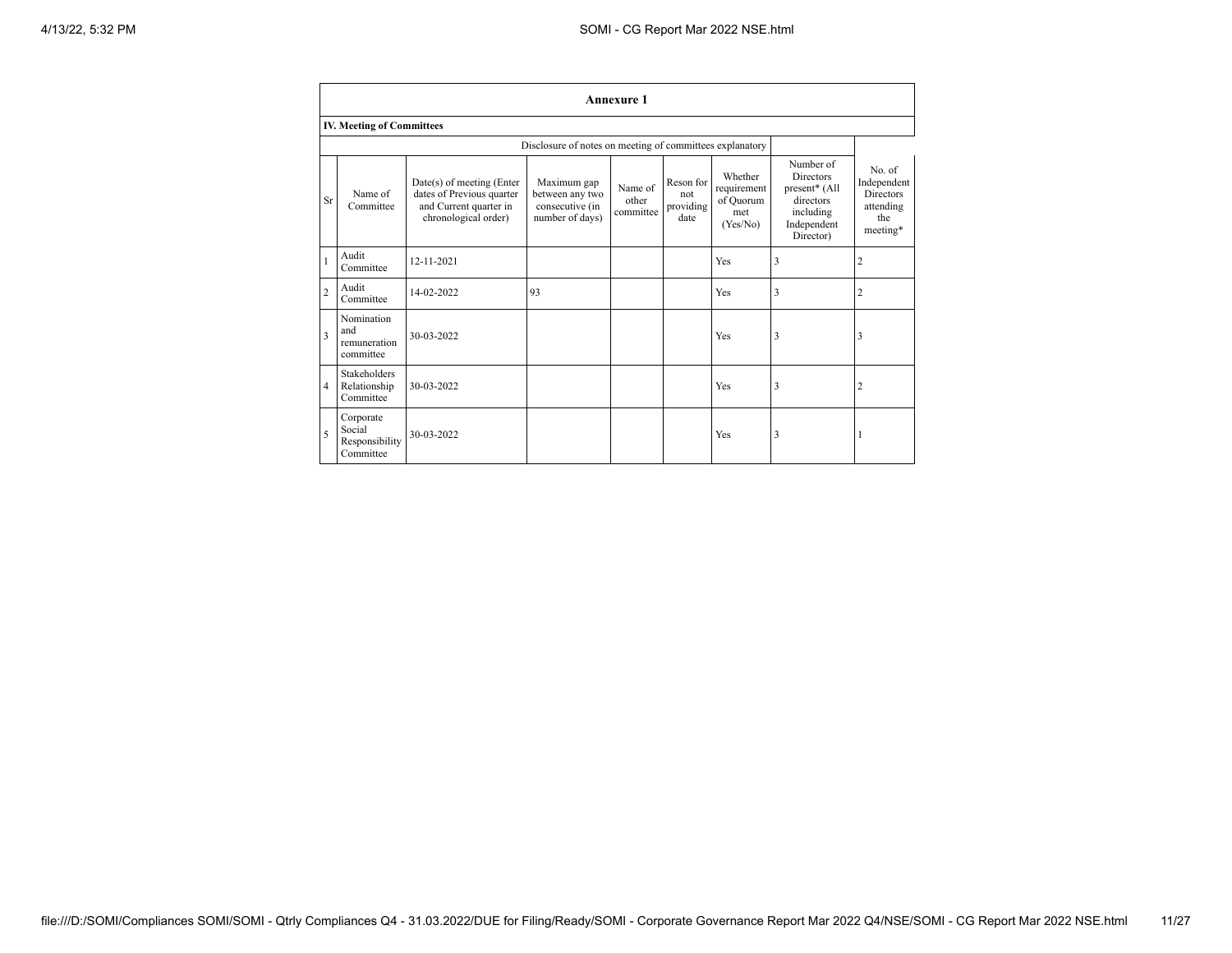|   | Annexure 1                                                                                                        |     |  |  |  |  |  |  |  |
|---|-------------------------------------------------------------------------------------------------------------------|-----|--|--|--|--|--|--|--|
|   | V. Related Party Transactions                                                                                     |     |  |  |  |  |  |  |  |
|   | If status is "No" details of non-<br>Compliance status<br>Subject<br>(Yes/No/NA)<br>compliance may be given here. |     |  |  |  |  |  |  |  |
|   | Whether prior approval of audit committee obtained                                                                | Yes |  |  |  |  |  |  |  |
| 2 | Whether shareholder approval obtained for material RPT                                                            | NA  |  |  |  |  |  |  |  |
|   | Whether details of RPT entered into pursuant to omnibus approval<br>have been reviewed by Audit Committee         | Yes |  |  |  |  |  |  |  |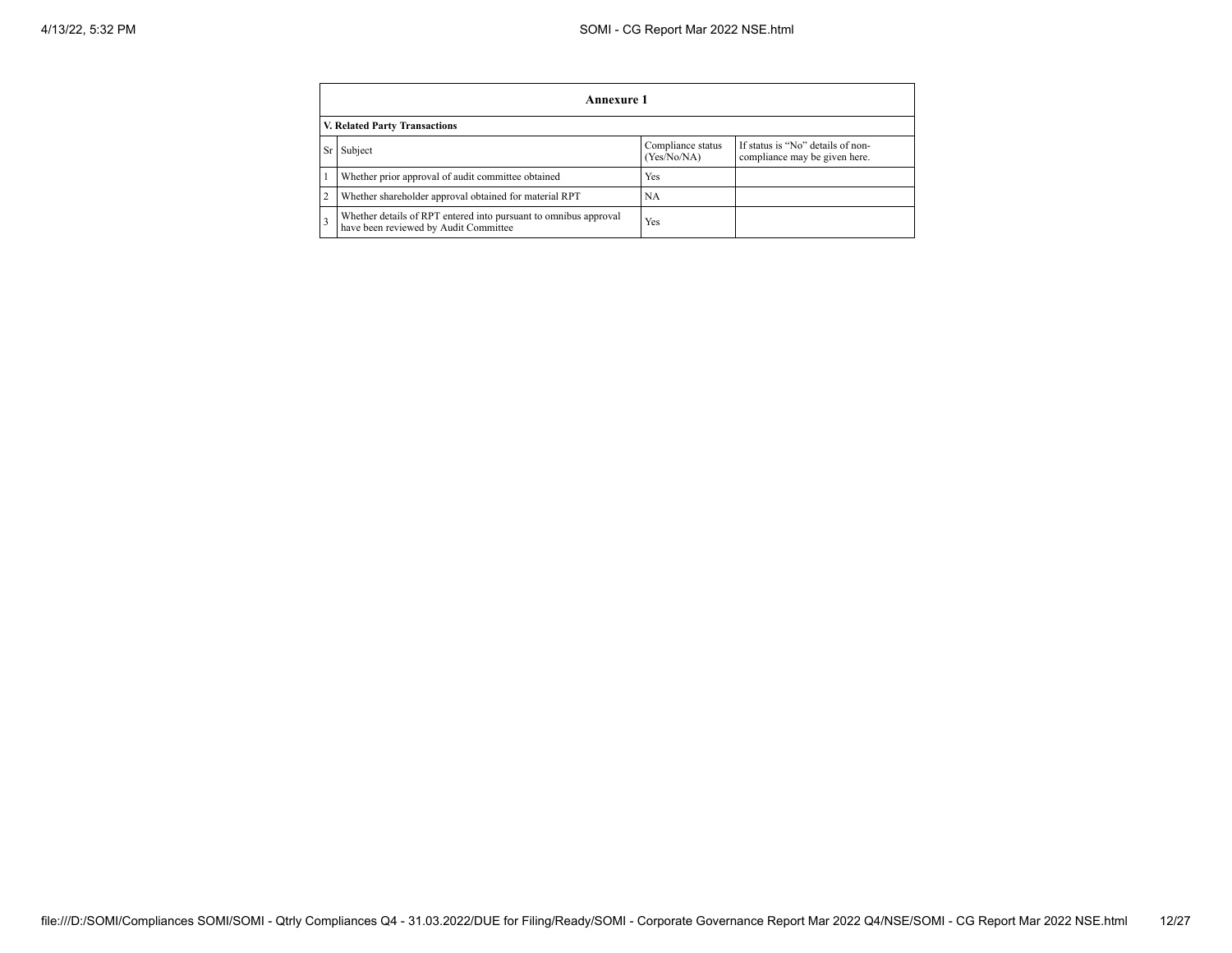|                | Annexure 1                                                                                                                                                                                                      |                               |  |  |
|----------------|-----------------------------------------------------------------------------------------------------------------------------------------------------------------------------------------------------------------|-------------------------------|--|--|
|                | <b>VI. Affirmations</b>                                                                                                                                                                                         |                               |  |  |
|                | Sr Subject                                                                                                                                                                                                      | Compliance<br>status (Yes/No) |  |  |
|                | The composition of Board of Directors is in terms of SEBI (Listing obligations and disclosure requirements)<br>Regulations, 2015                                                                                | Yes                           |  |  |
| $\overline{c}$ | The composition of the following committees is in terms of SEBI(Listing obligations and disclosure requirements)<br>Regulations, 2015 a. Audit Committee                                                        | Yes                           |  |  |
| 3              | The composition of the following committees is in terms of SEBI(Listing obligations and disclosure requirements)<br>Regulations, 2015. b. Nomination & remuneration committee                                   | Yes                           |  |  |
| 4              | The composition of the following committees is in terms of SEBI(Listing obligations and disclosure requirements)<br>Regulations, 2015. c. Stakeholders relationship committee                                   | Yes                           |  |  |
| 5              | The composition of the following committees is in terms of SEBI(Listing obligations and disclosure requirements)<br>Regulations, 2015. d. Risk management committee (applicable to the top 500 listed entities) | <b>NA</b>                     |  |  |
| 6              | The committee members have been made aware of their powers, role and responsibilities as specified in SEBI<br>(Listing obligations and disclosure requirements) Regulations, 2015.                              | Yes                           |  |  |
|                | The meetings of the board of directors and the above committees have been conducted in the manner as specified in<br>SEBI (Listing obligations and disclosure requirements) Regulations, 2015.                  | Yes                           |  |  |
| 8              | This report and/or the report submitted in the previous quarter has been placed before Board of Directors.                                                                                                      | Yes                           |  |  |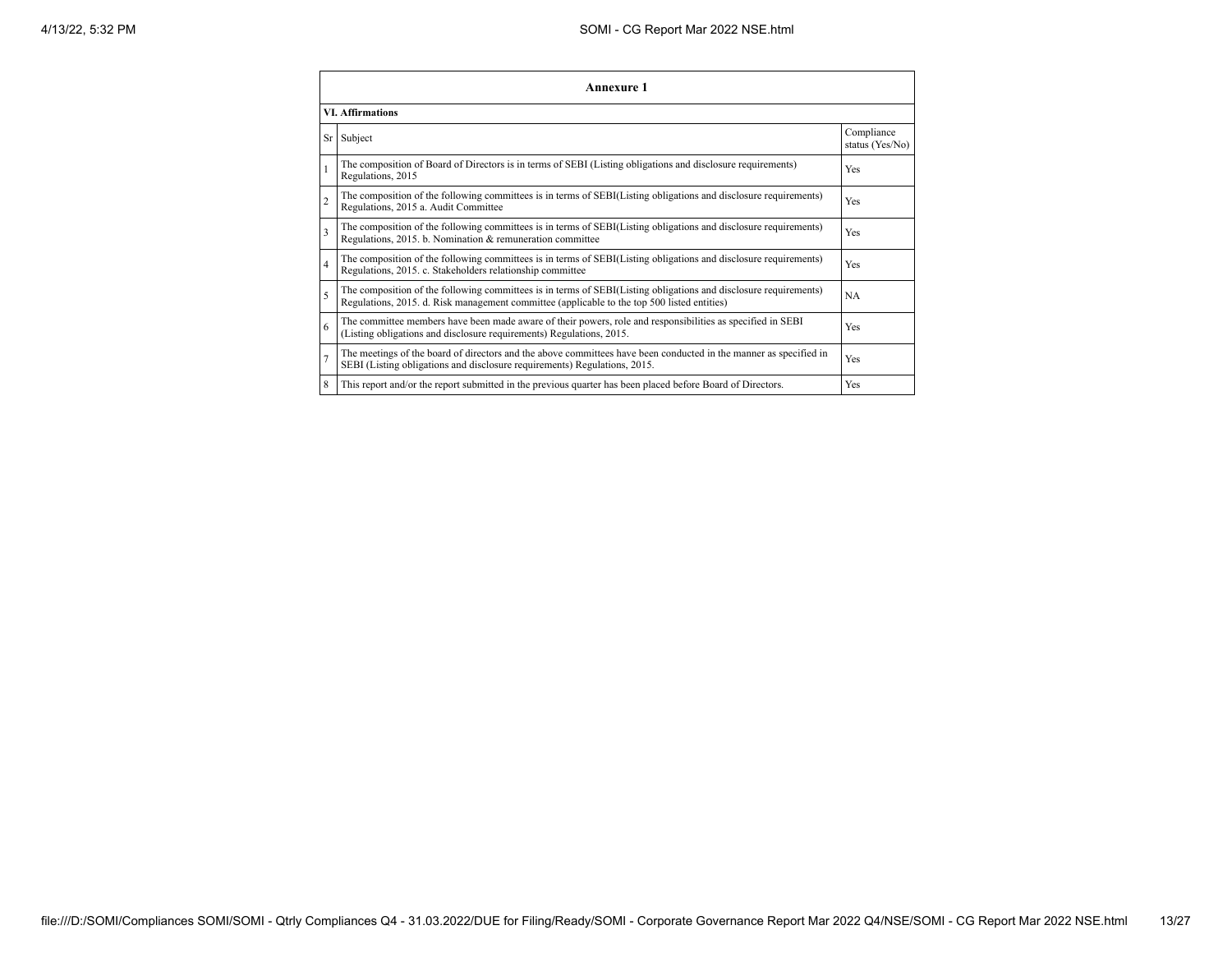## 4/13/22, 5:32 PM SOMI - CG Report Mar 2022 NSE.html

|    |                   | <b>Annexure 1</b>   |
|----|-------------------|---------------------|
| Sr | Subject           | Compliance status   |
|    | Name of signatory | OM PRAKASH BHANSALI |
|    | Designation       | Managing Director   |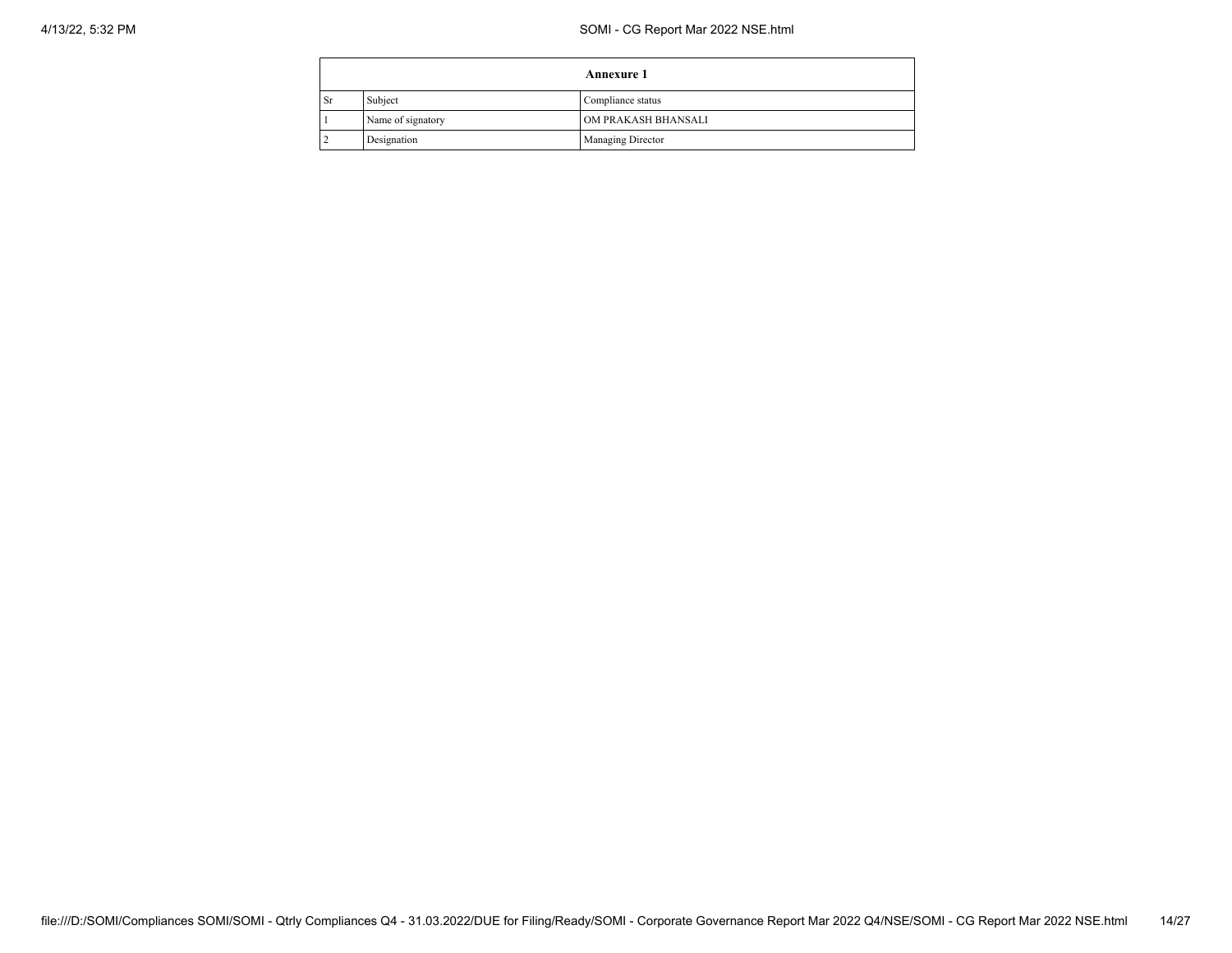|                | <b>Annexure II</b>                                                                                              |                                  |                                                                    |                      |  |  |
|----------------|-----------------------------------------------------------------------------------------------------------------|----------------------------------|--------------------------------------------------------------------|----------------------|--|--|
|                | Annexure II to be submitted by listed entity at the end of the financial year (for the whole of financial year) |                                  |                                                                    |                      |  |  |
|                | I. Disclosure on website in terms of Listing Regulations                                                        |                                  |                                                                    |                      |  |  |
|                | Sr Item                                                                                                         | Compliance status<br>(Yes/No/NA) | If status is "No" details of non-<br>compliance may be given here. | Web address          |  |  |
|                | Details of business                                                                                             | Yes                              |                                                                    | www.somiinvestor.com |  |  |
| $\overline{2}$ | Terms and conditions of appointment of<br>independent directors                                                 | Yes                              |                                                                    | www.somiinvestor.com |  |  |
| 3              | Composition of various committees of board<br>of directors                                                      | Yes                              |                                                                    | www.somiinvestor.com |  |  |
| $\overline{4}$ | Code of conduct of board of directors and<br>senior management personnel                                        | Yes                              |                                                                    | www.somiinvestor.com |  |  |
| 5              | Details of establishment of vigil mechanism/<br>Whistle Blower policy                                           | Yes                              |                                                                    | www.somiinvestor.com |  |  |
| 6              | Criteria of making payments to non-<br>executive directors                                                      | Yes                              |                                                                    | www.somiinvestor.com |  |  |
|                | Policy on dealing with related party<br>transactions                                                            | Yes                              |                                                                    | www.somiinvestor.com |  |  |
| 8              | Policy for determining 'material' subsidiaries                                                                  | <b>NA</b>                        |                                                                    |                      |  |  |
| $\mathbf Q$    | Details of familiarization programmes<br>imparted to independent directors                                      | Yes                              |                                                                    | www.somiinvestor.com |  |  |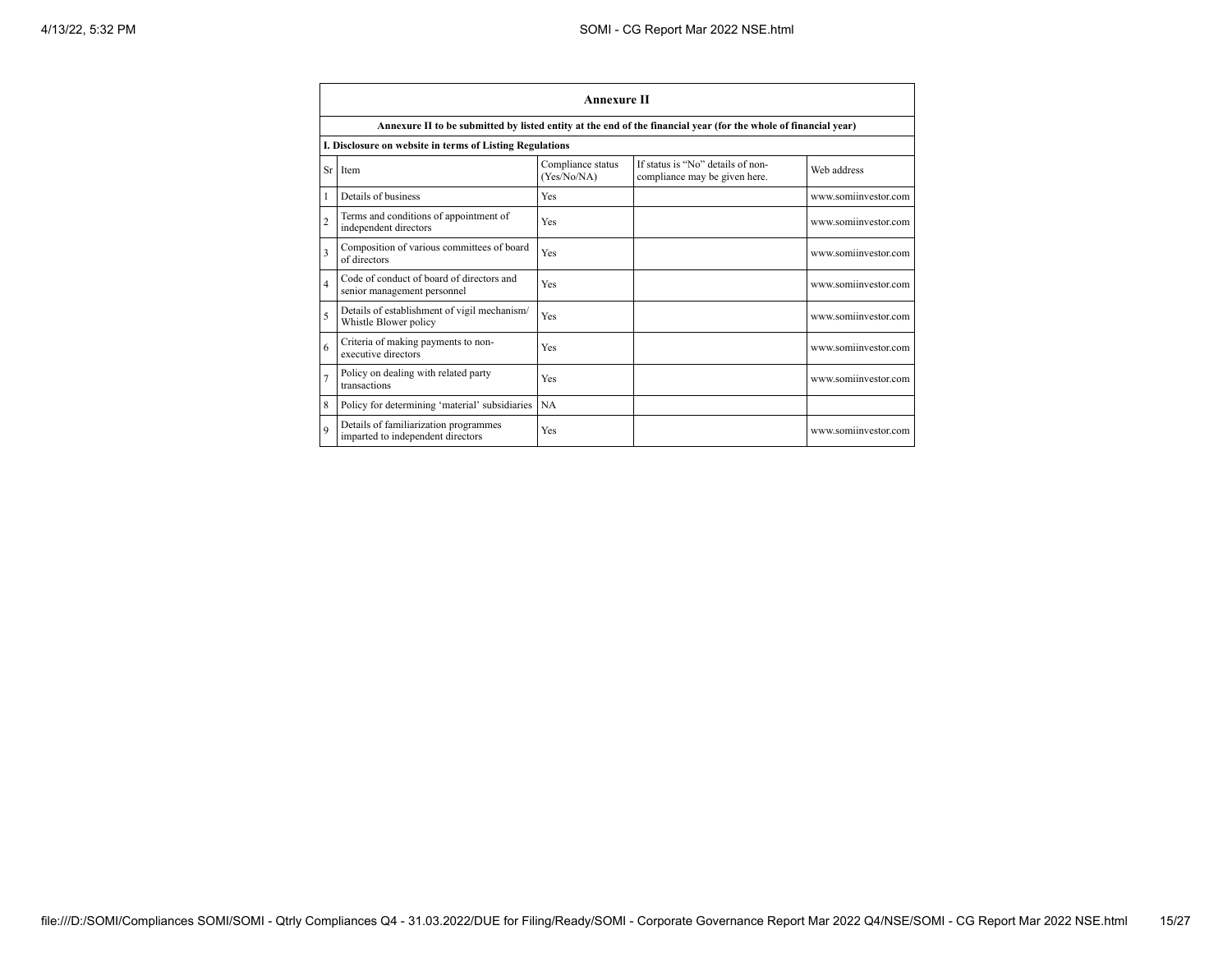|                 | <b>Annexure II</b>                                                                                                                                                                              |                                     |                                                                      |                      |  |
|-----------------|-------------------------------------------------------------------------------------------------------------------------------------------------------------------------------------------------|-------------------------------------|----------------------------------------------------------------------|----------------------|--|
|                 | Annexure II to be submitted by listed entity at the end of the financial year (for the whole of financial year)                                                                                 |                                     |                                                                      |                      |  |
|                 | I. Disclosure on website in terms of Listing Regulations                                                                                                                                        |                                     |                                                                      |                      |  |
|                 | Sr Item                                                                                                                                                                                         | Compliance<br>status<br>(Yes/No/NA) | If status is "No" details<br>of non-compliance may<br>be given here. | Web address          |  |
| 10              | Contact information of the designated officials of the listed entity<br>who are responsible for assisting and handling investor grievances                                                      | Yes                                 |                                                                      | www.somiinvestor.com |  |
| 11              | email address for grievance redressal and other relevant details                                                                                                                                | Yes                                 |                                                                      | www.somiinvestor.com |  |
| 12 <sup>1</sup> | Financial results                                                                                                                                                                               | Yes                                 |                                                                      | www.somiinvestor.com |  |
| 13 <sup>1</sup> | Shareholding pattern                                                                                                                                                                            | Yes                                 |                                                                      | www.somiinvestor.com |  |
| 14              | Details of agreements entered into with the media companies and/or<br>their associates                                                                                                          | <b>NA</b>                           |                                                                      |                      |  |
|                 | Schedule of analyst or institutional investor meet and presentations<br>15 made by the listed entity to analysts or institutional investors<br>simultaneously with submission to stock exchange | NA                                  |                                                                      |                      |  |
|                 | 16 New name and the old name of the listed entity                                                                                                                                               | NA                                  |                                                                      |                      |  |
| 17 <sup>1</sup> | Advertisements as per regulation 47 (1)                                                                                                                                                         | Yes                                 |                                                                      | www.somiinvestor.com |  |
| 18              | Credit rating or revision in credit rating obtained                                                                                                                                             | NA                                  |                                                                      |                      |  |
| 19              | Separate audited financial statements of each subsidiary of the<br>listed entity in respect of a relevant financial year                                                                        | <b>NA</b>                           |                                                                      |                      |  |
| 20              | Whether company has provided information under separate section<br>on its website as per Regulation $46(2)$                                                                                     | Yes                                 |                                                                      | www.somiinvestor.com |  |
| 21              | Materiality Policy as per Regulation 30                                                                                                                                                         | Yes                                 |                                                                      | www.somiinvestor.com |  |
| 22              | Dividend Distribution policy as per Regulation 43A (as applicable)                                                                                                                              | <b>NA</b>                           |                                                                      |                      |  |
| 23              | It is certified that these contents on the website of the listed entity<br>are correct                                                                                                          | Yes                                 |                                                                      | www.somiinvestor.com |  |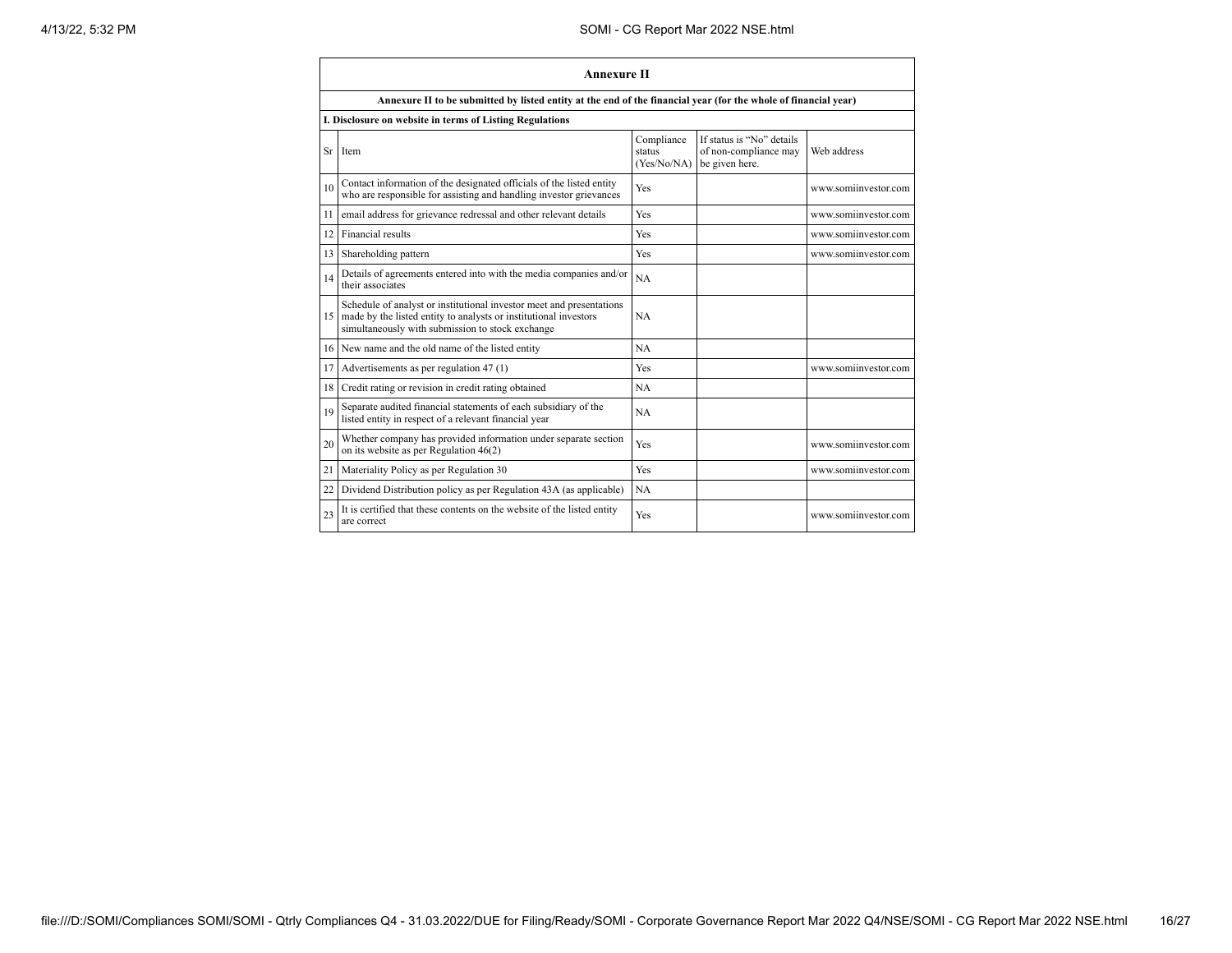|                | <b>Annexure II</b>                                                                                                   |                                   |                                     |                                                                    |  |
|----------------|----------------------------------------------------------------------------------------------------------------------|-----------------------------------|-------------------------------------|--------------------------------------------------------------------|--|
|                | <b>II. Annual Affirmations</b>                                                                                       |                                   |                                     |                                                                    |  |
| Sr             | Particulars                                                                                                          | Regulation<br>Number              | Compliance<br>status<br>(Yes/No/NA) | If status is "No" details of non-<br>compliance may be given here. |  |
| $\mathbf{1}$   | Independent director(s) have been appointed in terms of<br>specified criteria of 'independence' and/or 'eligibility' | 16(1)(b) &<br>25(6)               | Yes                                 |                                                                    |  |
| $\overline{2}$ | Board composition                                                                                                    | $17(1)$ ,<br>$17(1A)$ &<br>17(1B) | Yes                                 |                                                                    |  |
| 3              | Meeting of Board of directors                                                                                        | 17(2)                             | Yes                                 |                                                                    |  |
| 4              | Quorum of Board meeting                                                                                              | 17(2A)                            | Yes                                 |                                                                    |  |
| 5              | Review of Compliance Reports                                                                                         | 17(3)                             | Yes                                 |                                                                    |  |
| 6              | Plans for orderly succession for appointments                                                                        | 17(4)                             | Yes                                 |                                                                    |  |
| 7              | Code of Conduct                                                                                                      | 17(5)                             | Yes                                 |                                                                    |  |
| 8              | Fees/compensation                                                                                                    | 17(6)                             | Yes                                 |                                                                    |  |
| 9              | Minimum Information                                                                                                  | 17(7)                             | Yes                                 |                                                                    |  |
|                | 10 Compliance Certificate                                                                                            | 17(8)                             | Yes                                 |                                                                    |  |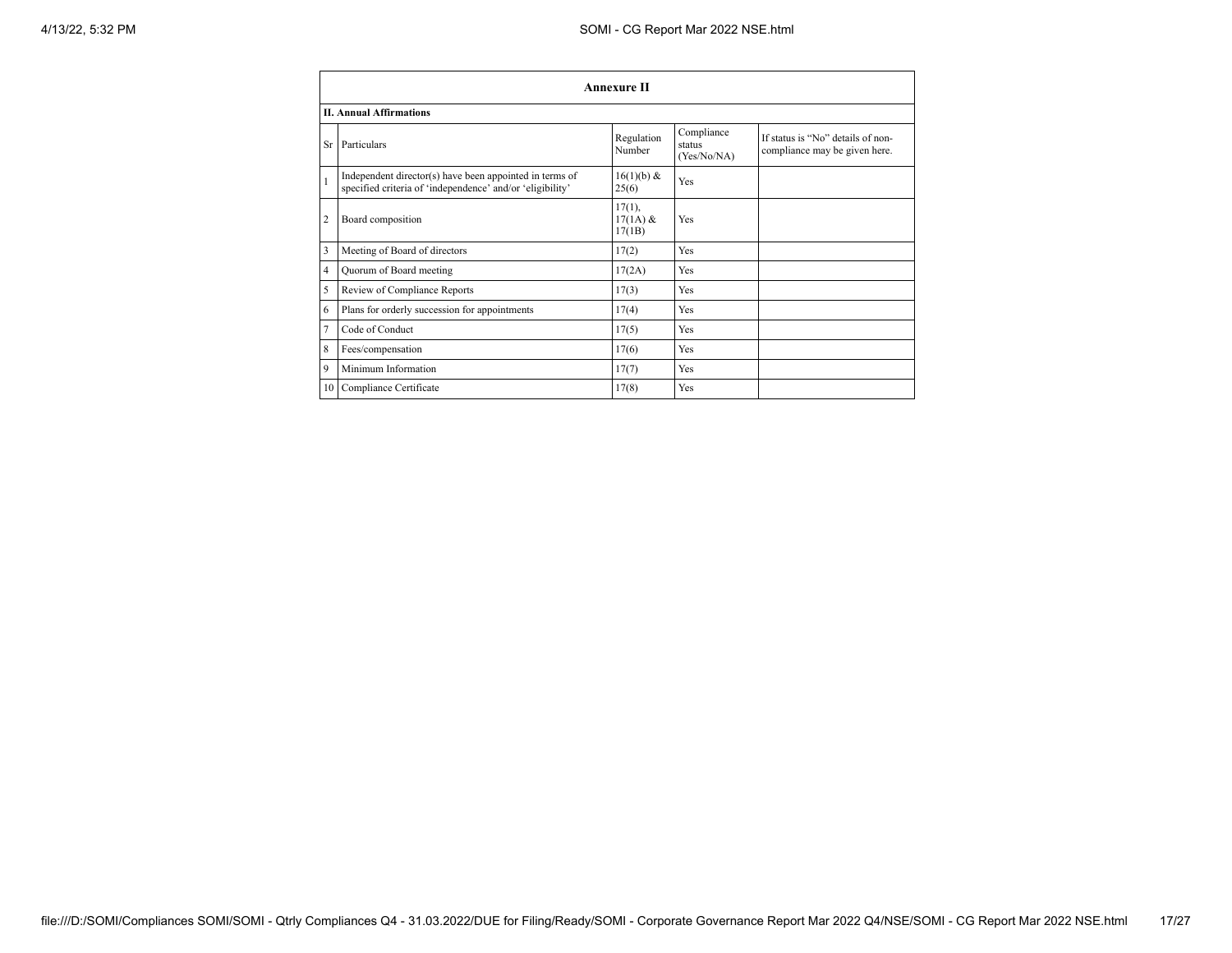|                 | <b>Annexure II</b>                                         |                            |                                  |                                                                   |  |
|-----------------|------------------------------------------------------------|----------------------------|----------------------------------|-------------------------------------------------------------------|--|
|                 | <b>II. Annual Affirmations</b>                             |                            |                                  |                                                                   |  |
| Sr              | Particulars                                                | Regulation<br>Number       | Compliance status<br>(Yes/No/NA) | If status is "No" details of non-compliance<br>may be given here. |  |
| 11              | Risk Assessment & Management                               | 17(9)                      | Yes                              |                                                                   |  |
| 12              | Performance Evaluation of Independent<br><b>Directors</b>  | 17(10)                     | Yes                              |                                                                   |  |
| 13              | Recommendation of Board                                    | 17(11)                     | Yes                              |                                                                   |  |
| 14              | Maximum number of Directorships                            | 17A                        | Yes                              |                                                                   |  |
| 15              | Composition of Audit Committee                             | 18(1)                      | Yes                              |                                                                   |  |
| 16 <sup>1</sup> | Meeting of Audit Committee                                 | 18(2)                      | Yes                              |                                                                   |  |
| 17              | Composition of nomination & remuneration<br>committee      | 19(1) & (2)                | Yes                              |                                                                   |  |
| 18              | Quorum of Nomination and Remuneration<br>Committee meeting | 19(2A)                     | Yes                              |                                                                   |  |
| 19              | Meeting of Nomination and Remuneration<br>Committee        | 19(3A)                     | Yes                              |                                                                   |  |
| 20              | Composition of Stakeholder Relationship<br>Committee       | $20(1), 20(2)$ &<br>20(2A) | Yes                              |                                                                   |  |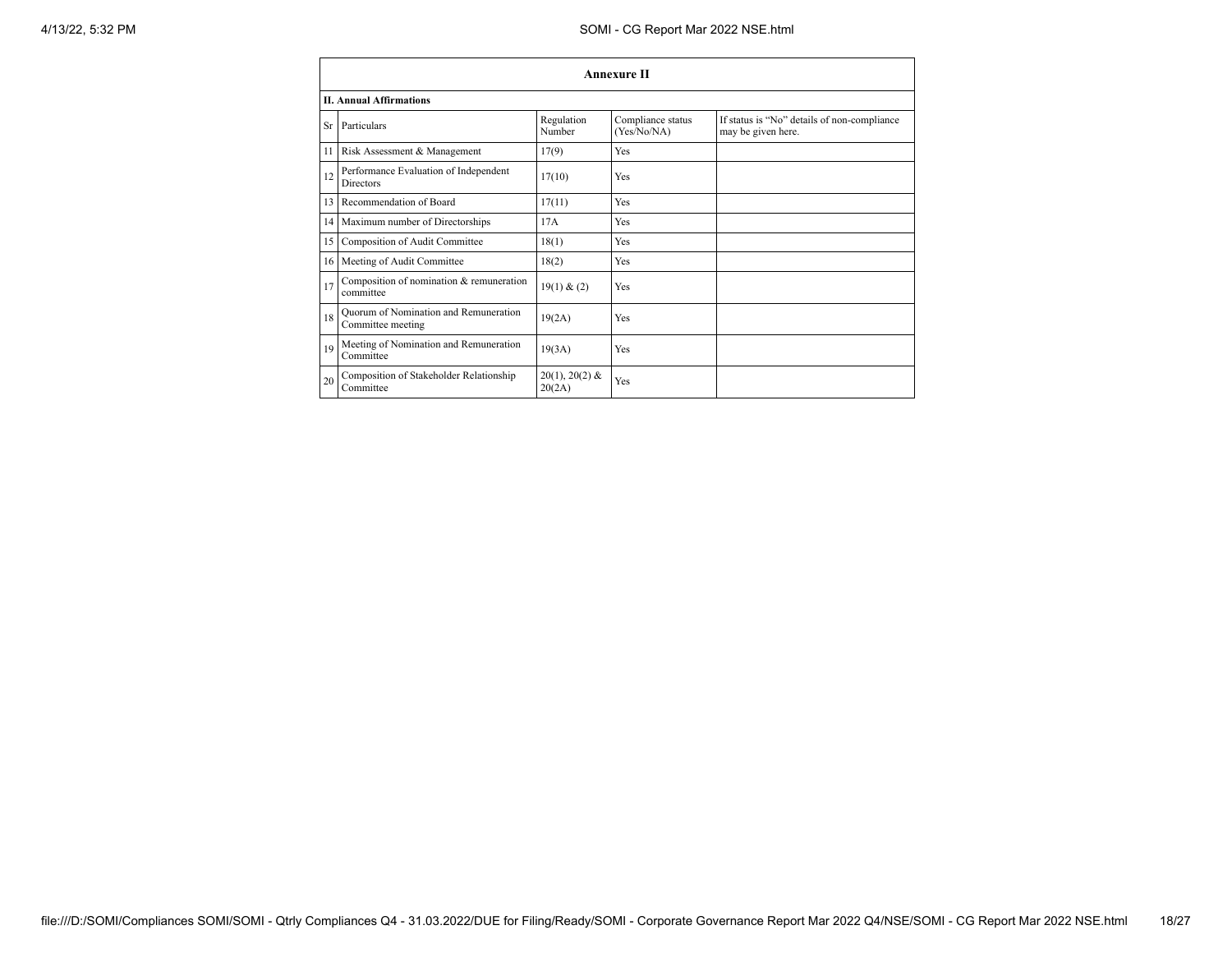| <b>Annexure II</b> |                                                                                        |                                                |                                  |                                                                    |  |
|--------------------|----------------------------------------------------------------------------------------|------------------------------------------------|----------------------------------|--------------------------------------------------------------------|--|
|                    | <b>II. Annual Affirmations</b>                                                         |                                                |                                  |                                                                    |  |
| Sr                 | Particulars                                                                            | Regulation<br>Number                           | Compliance status<br>(Yes/No/NA) | If status is "No" details of non-<br>compliance may be given here. |  |
| 21                 | Meeting of Stakeholders Relationship Committee                                         | 20(3A)                                         | Yes                              |                                                                    |  |
| 22                 | Composition and role of risk management<br>committee                                   | 21(1), (2), (3), (4)                           | <b>NA</b>                        |                                                                    |  |
| 23                 | Meeting of Risk Management Committee                                                   | 21(3A)                                         | NA                               |                                                                    |  |
| 24                 | Vigil Mechanism                                                                        | 22                                             | Yes                              |                                                                    |  |
| 25                 | Policy for related party Transaction                                                   | $23(1)$ , $(1A)$ , $(5)$ ,<br>$(6)(7)$ & $(8)$ | Yes                              |                                                                    |  |
| 26                 | Prior or Omnibus approval of Audit Committee for<br>all related party transactions     | 23(2), (3)                                     | Yes                              |                                                                    |  |
| 27                 | Approval for material related party transactions                                       | 23(4)                                          | NA                               |                                                                    |  |
| 28                 | Disclosure of related party transactions on<br>consolidated basis                      | 23(9)                                          | Yes                              |                                                                    |  |
| 29                 | Composition of Board of Directors of unlisted<br>material Subsidiary                   | 24(1)                                          | NA                               |                                                                    |  |
| 30                 | Other Corporate Governance requirements with<br>respect to subsidiary of listed entity | 24(2),(3),(4),(5)<br>$\&(6)$                   | NA                               |                                                                    |  |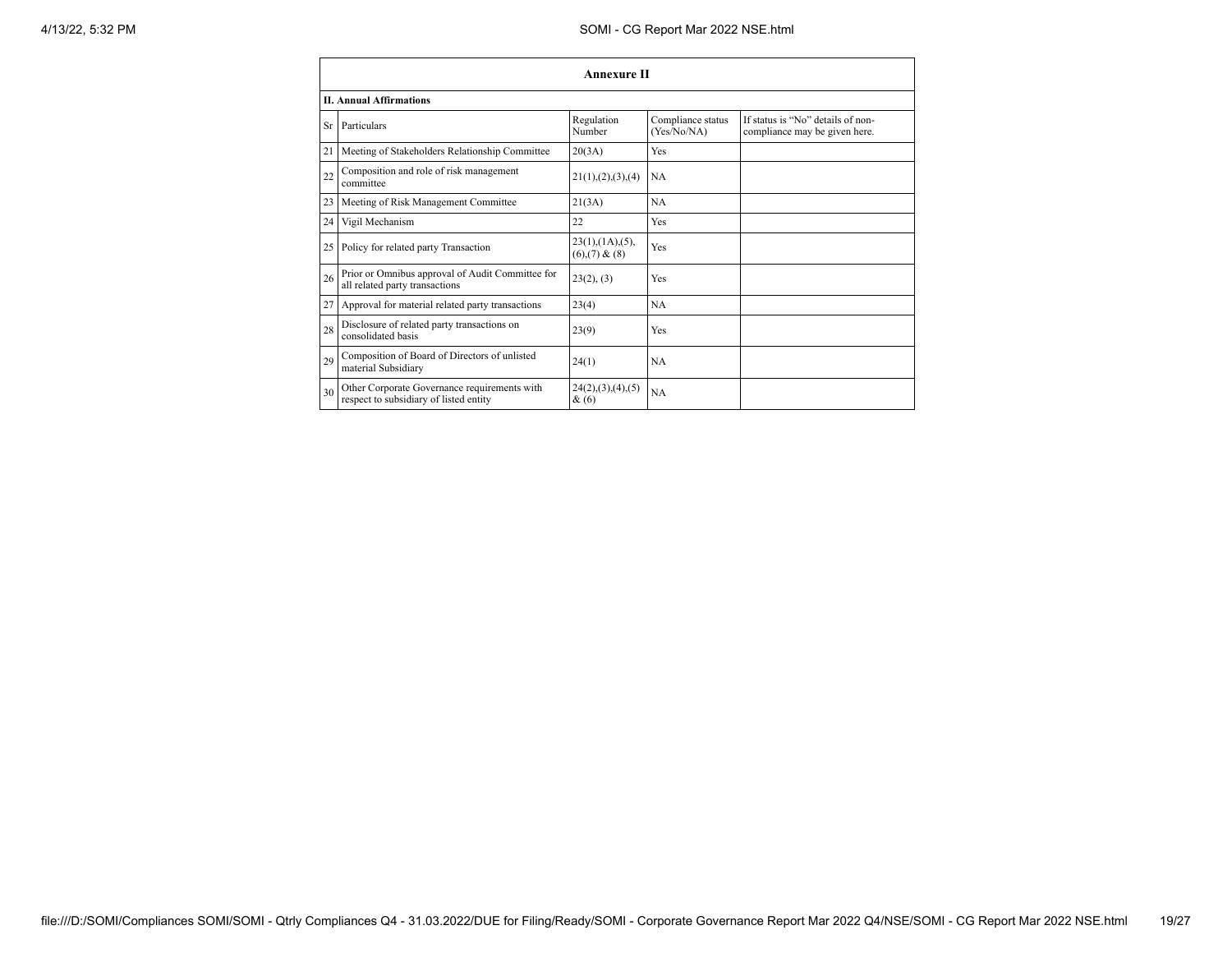|    | Annexure II                                                                                                          |                      |                                     |                                                                    |  |
|----|----------------------------------------------------------------------------------------------------------------------|----------------------|-------------------------------------|--------------------------------------------------------------------|--|
|    | <b>II. Annual Affirmations</b>                                                                                       |                      |                                     |                                                                    |  |
| Sr | Particulars                                                                                                          | Regulation<br>Number | Compliance<br>status<br>(Yes/No/NA) | If status is "No" details of non-<br>compliance may be given here. |  |
| 31 | Annual Secretarial Compliance Report                                                                                 | 24(A)                | Yes                                 |                                                                    |  |
| 32 | Alternate Director to Independent Director                                                                           | 25(1)                | NA                                  |                                                                    |  |
| 33 | Maximum Tenure                                                                                                       | 25(2)                | Yes                                 |                                                                    |  |
| 34 | Meeting of independent directors                                                                                     | $25(3)$ &<br>(4)     | Yes                                 |                                                                    |  |
| 35 | Familiarization of independent directors                                                                             | 25(7)                | Yes                                 |                                                                    |  |
| 36 | Declaration from Independent Director                                                                                | $25(8)$ &<br>(9)     | Yes                                 |                                                                    |  |
| 37 | D & O Insurance for Independent Directors                                                                            | 25(10)               | NA                                  |                                                                    |  |
| 38 | Memberships in Committees                                                                                            | 26(1)                | Yes                                 |                                                                    |  |
| 39 | Affirmation with compliance to code of conduct from members of<br>Board of Directors and Senior management personnel | 26(3)                | Yes                                 |                                                                    |  |
| 40 | Disclosure of Shareholding by Non-Executive Directors                                                                | 26(4)                | Yes                                 |                                                                    |  |
| 41 | Policy with respect to Obligations of directors and senior<br>management                                             | $26(2)$ &<br>26(5)   | Yes                                 |                                                                    |  |
|    | Any other information to be provided - Add Notes                                                                     |                      |                                     |                                                                    |  |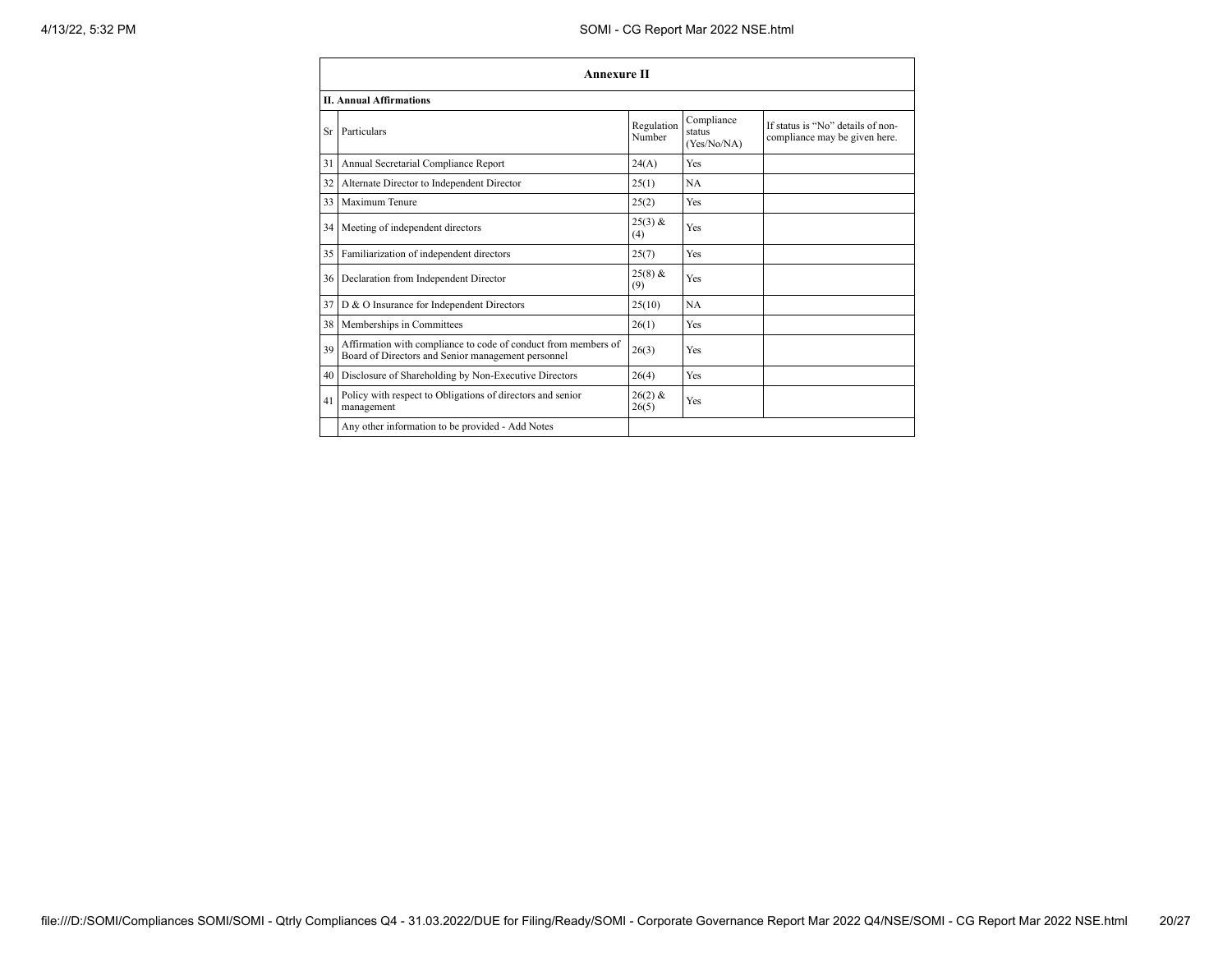| <b>Annexure II</b> |                   |                          |  |  |
|--------------------|-------------------|--------------------------|--|--|
|                    | Name of signatory | OM PRAKASH BHANSALI      |  |  |
|                    | Designation       | <b>Managing Director</b> |  |  |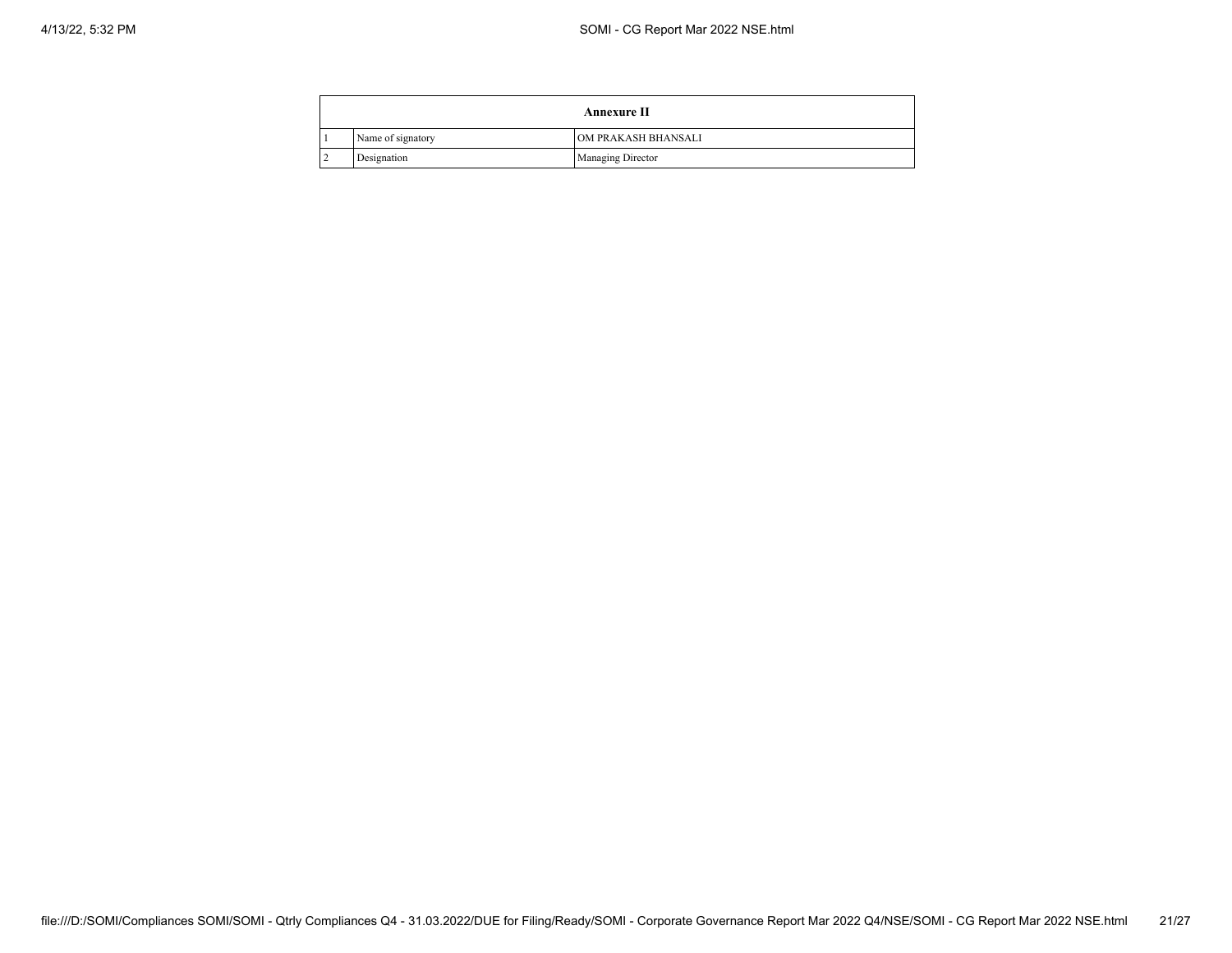|      | Annexure II                                                                                                                                                           |                                         |  |  |
|------|-----------------------------------------------------------------------------------------------------------------------------------------------------------------------|-----------------------------------------|--|--|
|      | <b>III.</b> Affirmations                                                                                                                                              |                                         |  |  |
| Sr l | <b>Particulars</b>                                                                                                                                                    | <b>Compliance status</b><br>(Yes/No/NA) |  |  |
|      | The Listed Entity has approved Material Subsidiary Policy and the Corporate Governance requirements with<br>respect to subsidiary of Listed Entity have been complied | <b>NA</b>                               |  |  |
|      | Any other information to be provided                                                                                                                                  |                                         |  |  |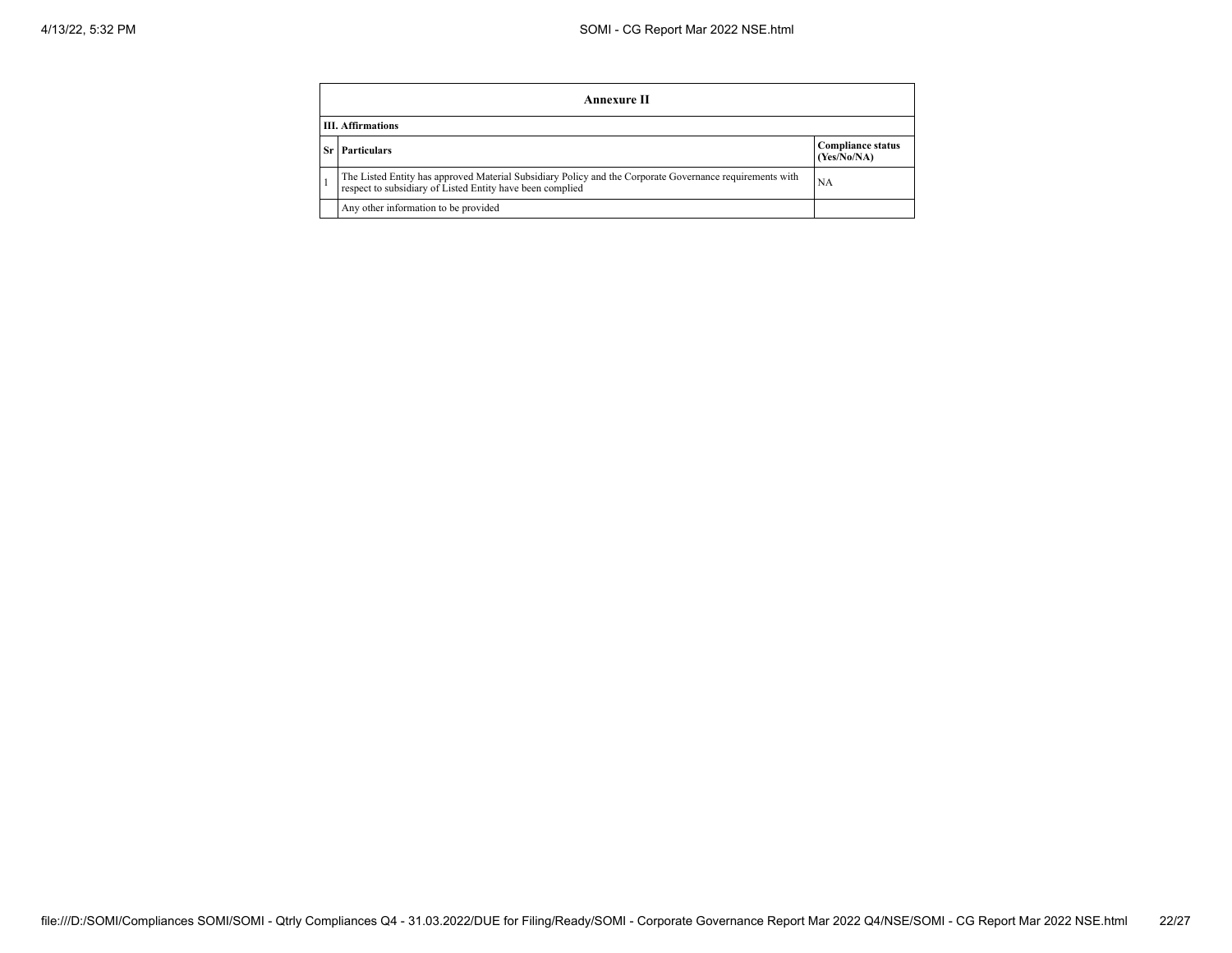| <b>Annexure II</b> |                   |                          |  |
|--------------------|-------------------|--------------------------|--|
|                    | Name of signatory | OM PRAKASH BHANSALI      |  |
|                    | Designation       | <b>Managing Director</b> |  |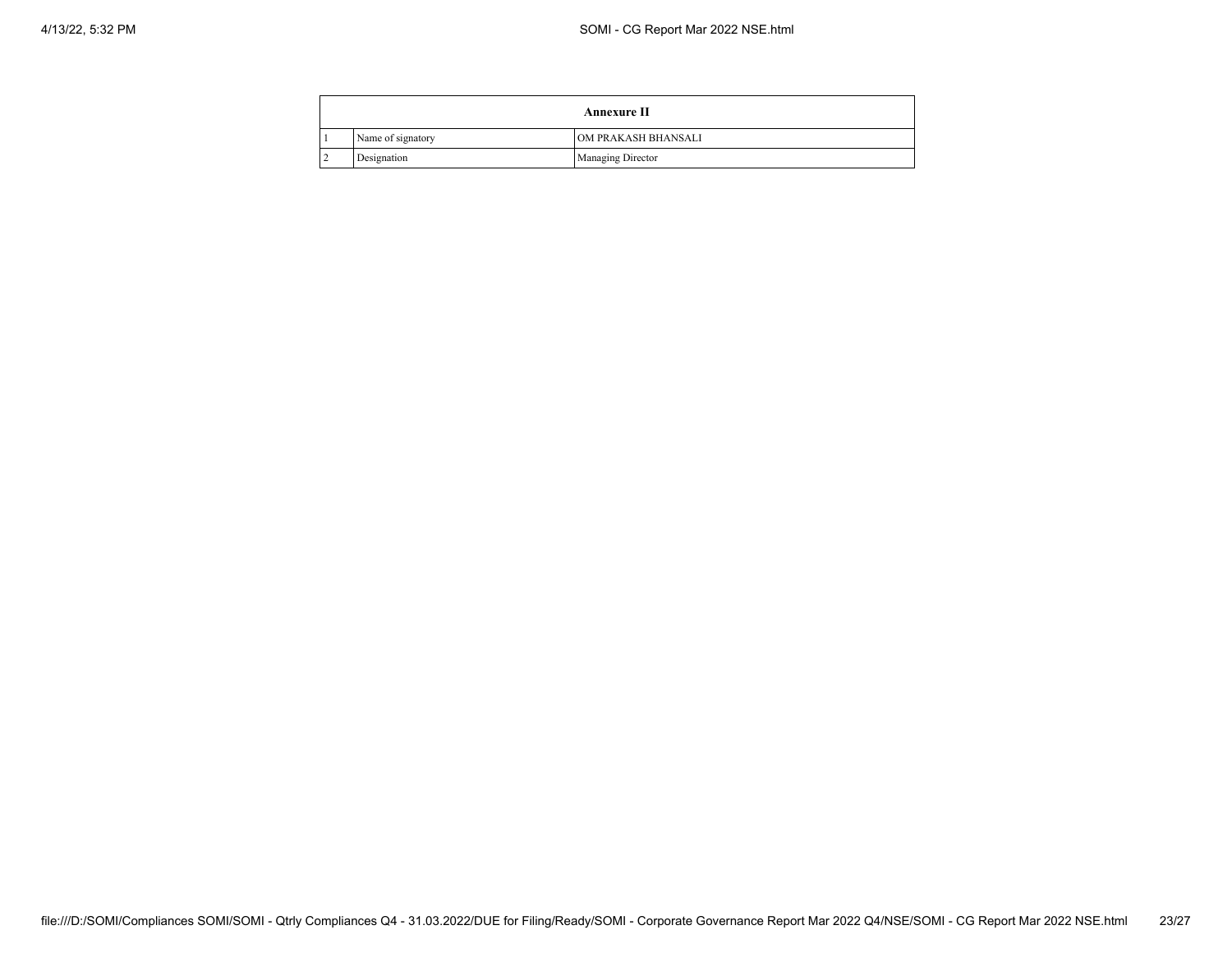| <b>Additional Half yearly Disclosure</b>                                                                                                                                                                                                                                                                                                                                                                                                |                                                |                                                                       |                                                                                                 |
|-----------------------------------------------------------------------------------------------------------------------------------------------------------------------------------------------------------------------------------------------------------------------------------------------------------------------------------------------------------------------------------------------------------------------------------------|------------------------------------------------|-----------------------------------------------------------------------|-------------------------------------------------------------------------------------------------|
| Applicability of disclosure                                                                                                                                                                                                                                                                                                                                                                                                             | Applicable                                     |                                                                       |                                                                                                 |
| Reason for Non Applicability                                                                                                                                                                                                                                                                                                                                                                                                            | Textual Information(1)                         |                                                                       |                                                                                                 |
| I. Disclosure of Loans/ guarantees/comfort letters /securities etc.refer note below                                                                                                                                                                                                                                                                                                                                                     |                                                |                                                                       |                                                                                                 |
| (A) Any loan or any other form of debt advanced by the listed entity directly or indirectly to                                                                                                                                                                                                                                                                                                                                          |                                                |                                                                       |                                                                                                 |
| Entity                                                                                                                                                                                                                                                                                                                                                                                                                                  | Aggregate amount advanced during six<br>months | Balance<br>outstanding<br>at the end of<br>six months                 |                                                                                                 |
| Promoter or any other entity controlled by them                                                                                                                                                                                                                                                                                                                                                                                         | -7922000                                       | 18590128                                                              |                                                                                                 |
| Promoter Group or any other entity controlled by them                                                                                                                                                                                                                                                                                                                                                                                   | $\overline{0}$                                 | $\theta$                                                              |                                                                                                 |
| Directors (including relatives) or any other entity controlled<br>by them                                                                                                                                                                                                                                                                                                                                                               | $\overline{0}$                                 | $\theta$                                                              |                                                                                                 |
| KMPs or any other entity controlled by them                                                                                                                                                                                                                                                                                                                                                                                             | $\mathbf{0}$                                   | $\theta$                                                              |                                                                                                 |
| (B) Any guarantee / comfort letter (by whatever name called) provided by the listed entity directly or<br>indirectly, in connection with any loan(s) or any other form of debt availed By<br>Entity                                                                                                                                                                                                                                     | Type (guarantee, comfort letter etc.)          | Aggregate<br>amount of<br>issuance<br>during six<br>months            | Balance<br>outstanding at the<br>end of six<br>months(taking into<br>account any<br>invocation) |
| Promoter or any other entity controlled by them                                                                                                                                                                                                                                                                                                                                                                                         | NA                                             | $\theta$                                                              | $\theta$                                                                                        |
| Promoter Group or any other entity controlled by them                                                                                                                                                                                                                                                                                                                                                                                   | NA                                             | $\overline{0}$                                                        | $\mathbf{0}$                                                                                    |
| Directors (including relatives) or any other entity controlled<br>by them                                                                                                                                                                                                                                                                                                                                                               | NA                                             | $\overline{0}$                                                        | $\overline{0}$                                                                                  |
| KMPs or any other entity controlled by them                                                                                                                                                                                                                                                                                                                                                                                             | NA                                             | $\theta$                                                              | $\theta$                                                                                        |
| (C) Any security provided by the listed entity directly or indirectly, in connection with any loan(s) or any<br>other form of debt availed by<br>Entity                                                                                                                                                                                                                                                                                 | Type of security (cash, shares etc.)           | Aggregate<br>value of<br>security<br>provided<br>during six<br>months | Balance<br>outstanding at the<br>end of six months                                              |
| Promoter or any other entity controlled by them                                                                                                                                                                                                                                                                                                                                                                                         | NA                                             | $\mathbf{0}$                                                          | $\overline{0}$                                                                                  |
| Promoter Group or any other entity controlled by them                                                                                                                                                                                                                                                                                                                                                                                   | NA                                             | $\mathbf{0}$                                                          | $\mathbf{0}$                                                                                    |
| Directors (including relatives) or any other entity controlled<br>by them                                                                                                                                                                                                                                                                                                                                                               | NA                                             | $\mathbf{0}$                                                          | $\mathbf{0}$                                                                                    |
| KMPs or any other entity controlled by them                                                                                                                                                                                                                                                                                                                                                                                             | NA                                             | $\mathbf{0}$                                                          | $\mathbf{0}$                                                                                    |
| (D) Additional Information                                                                                                                                                                                                                                                                                                                                                                                                              |                                                |                                                                       | Textual<br>Information(2)                                                                       |
| <b>II. Affirmations</b>                                                                                                                                                                                                                                                                                                                                                                                                                 |                                                |                                                                       |                                                                                                 |
| Affirmations                                                                                                                                                                                                                                                                                                                                                                                                                            |                                                | Compliance<br><b>Status</b>                                           | Company Remarks                                                                                 |
| All loans (or other form of debt), guarantees, comfort letters (by whatever name called) or securities in<br>connection with any loan(s) (or other form of debt) given directly or indirectly by the listed entity to<br>promoter(s), promoter group, director(s) (including their relatives), key managerial personnel<br>(including their relatives) or any entity controlled by them are in the economic interest of the<br>company. |                                                | Yes                                                                   | Textual<br>Information(3)                                                                       |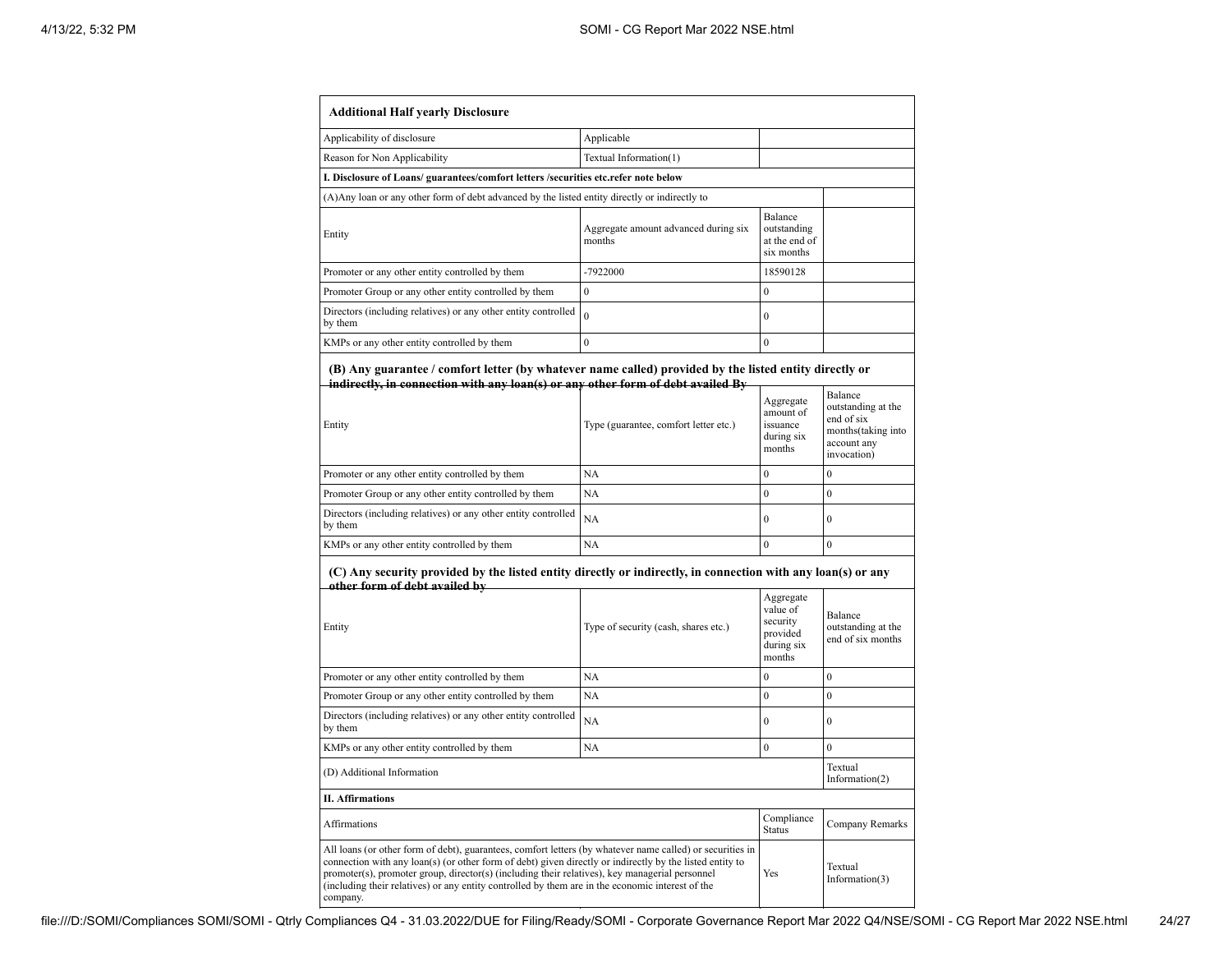## 4/13/22, 5:32 PM SOMI - CG Report Mar 2022 NSE.html

| Name        | <b>MANISH BOHRA</b> |  |
|-------------|---------------------|--|
| Designation | <b>CFO</b>          |  |
| Place       | <b>JODHPUR</b>      |  |
| Date        | 12-04-2022          |  |